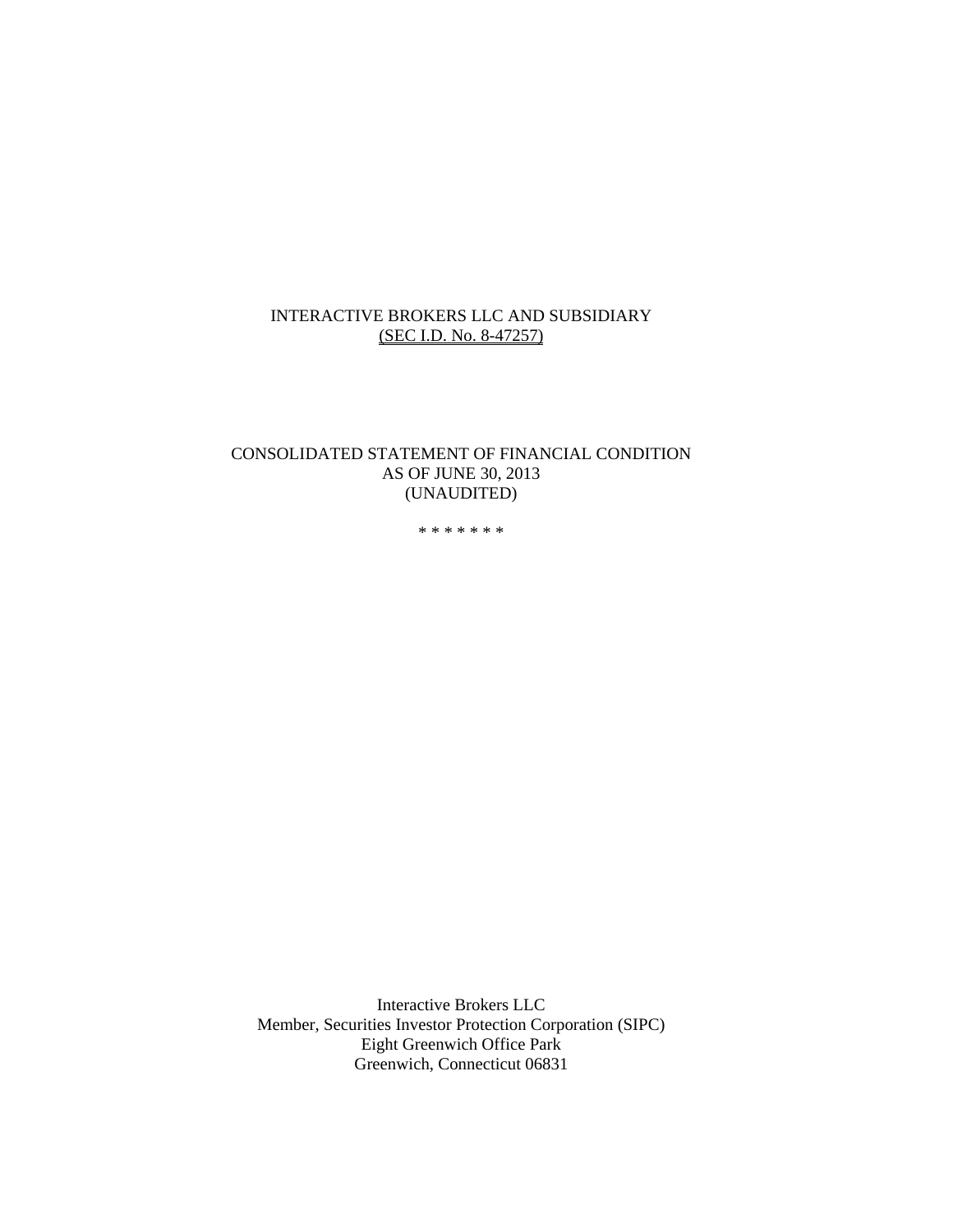# **INTERACTIVE BROKERS LLC AND SUBSIDIARY CONSOLIDATED STATEMENT OF FINANCIAL CONDITION (UNAUDITED) As of June 30, 2013** *(Dollars in Thousands)*

#### **Assets**

| Cash and cash equivalents                                     | \$<br>640,421 |
|---------------------------------------------------------------|---------------|
| Cash and securities - segregated for regulatory purposes      | 12,455,428    |
| Securities borrowed                                           | 1,371,138     |
| Securities purchased under agreements to resell               | 587,548       |
| Deposits with clearing organization                           | 2,200         |
| Other receivables:                                            |               |
| Customers (net of allowance for doubtful accounts of \$1,416) | 11,341,328    |
| Brokers, dealers and clearing organizations                   | 417,083       |
| Affiliates                                                    | 68,785        |
| Interest                                                      | 17,990        |
| Other assets                                                  | 119,650       |
| Total assets                                                  | \$27,021,571  |

# **Liabilities and members' capital**

| Liabilities:                                             |              |
|----------------------------------------------------------|--------------|
| Payable to customers                                     | \$22,621,504 |
| Securities loaned                                        | 1,683,240    |
| Securities sold under agreements to repurchase           | 149,257      |
| Other payables:                                          |              |
| Brokers, dealers and clearing organizations              | 276,991      |
| Accounts payable, accrued expenses and other liabilities | 25,250       |
| Affiliates                                               | 52,033       |
| Interest                                                 | 85           |
|                                                          | 24,808,360   |
| Members' capital                                         | 2,213,211    |
| Total liabilities and members' capital                   | \$27,021,571 |

See accompanying notes to the consolidated statement of financial condition.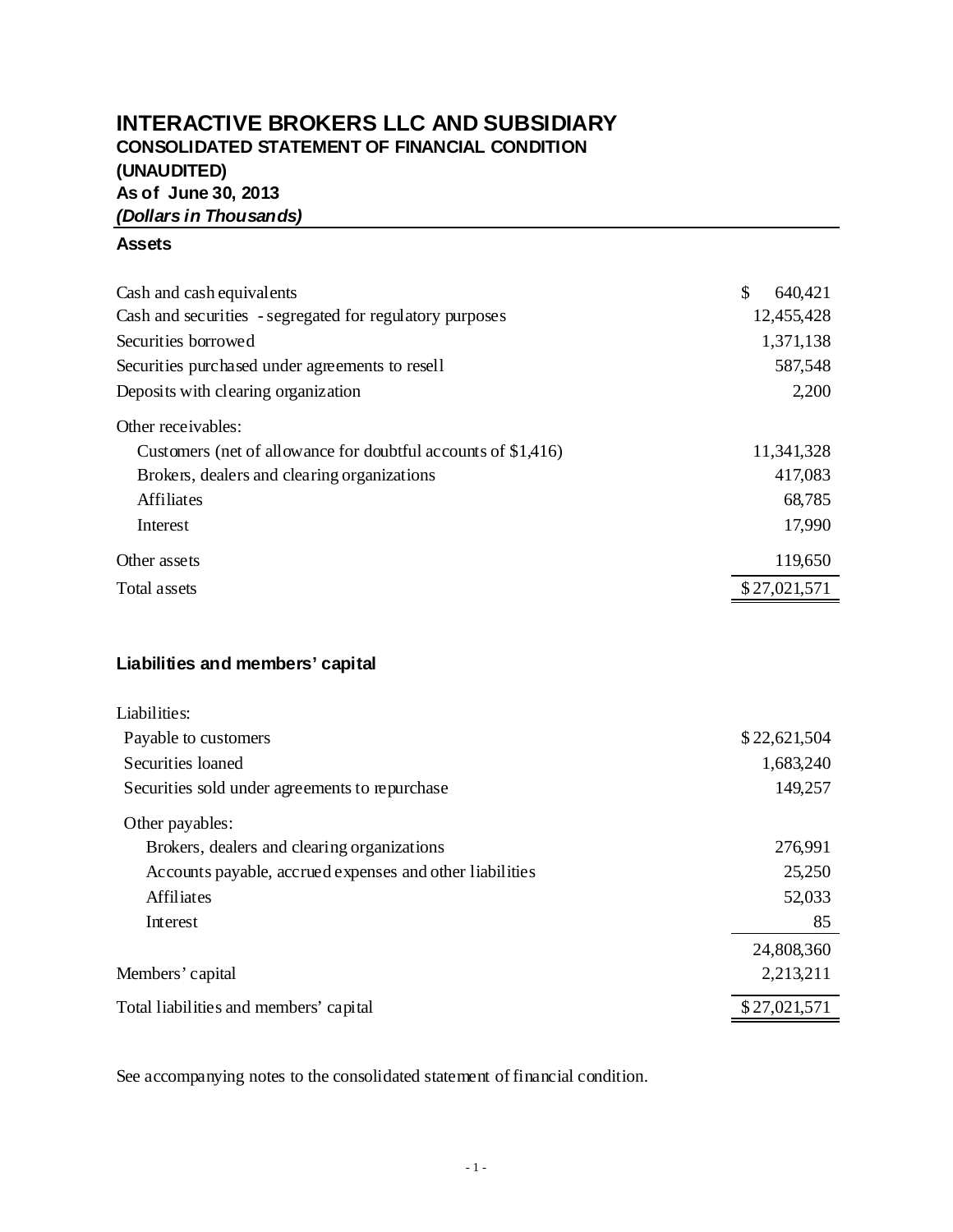# **INTERACTIVE BROKERS LLC AND SUBSIDIARY NOTES TO CONSOLIDATED STATEMENT OF FINANCIAL CONDITION (UNAUDITED) AS OF JUNE 30, 2013 (***Dollars in Thousands, Except Share Data, Unless Otherwise Noted)*

### **1. ORGANIZATION AND NATURE OF BUSINESS**

Interactive Brokers LLC ("IBLLC"), together with its wholly-owned subsidiary (the "Company"), a Connecticut limited liability company, is a broker-dealer registered under the Securities Exchange Act of 1934 and is a member of the Financial Industry Regulatory Authority ("FINRA") and various securities and commodities exchanges. The Company is also a member of the National Futures Association ("NFA") and is registered with Commodity Futures Trading Commission ("CFTC") as a Futures Commission Merchant and a Foreign Exchange Dealer. The Company executes and clears securities and commodities transactions for customers. Certain transactions are cleared through other clearing brokers. Accordingly, the Company carries securities accounts for customers and is subject to the requirements of Rule 15c3-3 under the Securities Exchange Act of 1934 pertaining to the possession or control of customer-owned assets and reserve requirements. The Company also carries customer commodities accounts and is subject to the segregation requirements pursuant to the Commodity Exchange Act. IBLLC is subject to the Uniform Net Capital Rule (Rule 15c3-1) under the Exchange Act and the CFTC's minimum financial requirements (Regulations 1.17 and 5.7).

The Company's wholly-owned subsidiary is Interactive Brokers Corp. ("IB Corp."), which is a broker-dealer registered with the Securities and Exchange Commission ("SEC") and is a member of the FINRA and of the NFA.

The Company is 99.9% owned by IBG LLC, ("IBG LLC" or "the Group"), a Connecticut limited liability company. In addition to the Company, the Group is comprised of several Operating Companies (Note 7). The Group is consolidated into Interactive Brokers Group, Inc. ("IBG, Inc.").

# **2. SIGNIFICANT ACCOUNTING POLICIES**

### *Basis of Presentation*

This consolidated statement of financial condition is presented in U.S. dollars and has been prepared pursuant to accounting standards generally accepted in the United States of America ("U.S. GAAP") promulgated in the FASB Accounting Standards Codification ("ASC" or the "Codification").

### *Principles of Consolidation*

The consolidated statement of financial condition includes the accounts of the Company and its wholly-owned subsidiary. The Company's policy is to consolidate all entities of which it owns more than 50% unless it does not have control. All inter-company balances and transactions have been eliminated. The Company would also consolidate any Variable Interest Entities ("VIE"s) pursuant to ASC Pursuant to ASC 860, *Transfers and Servicing* and ASC 810 of which it is the primary beneficiary. The Company currently is not the primary beneficiary of any such entities and therefore no VIEs are included in the consolidated statement of financial condition.

At June 30, 2013, \$19,751 of assets and \$7,407 of liabilities were attributable to a consolidated subsidiary. The stockholder's equity of this subsidiary was \$12,344 at June 30, 2013.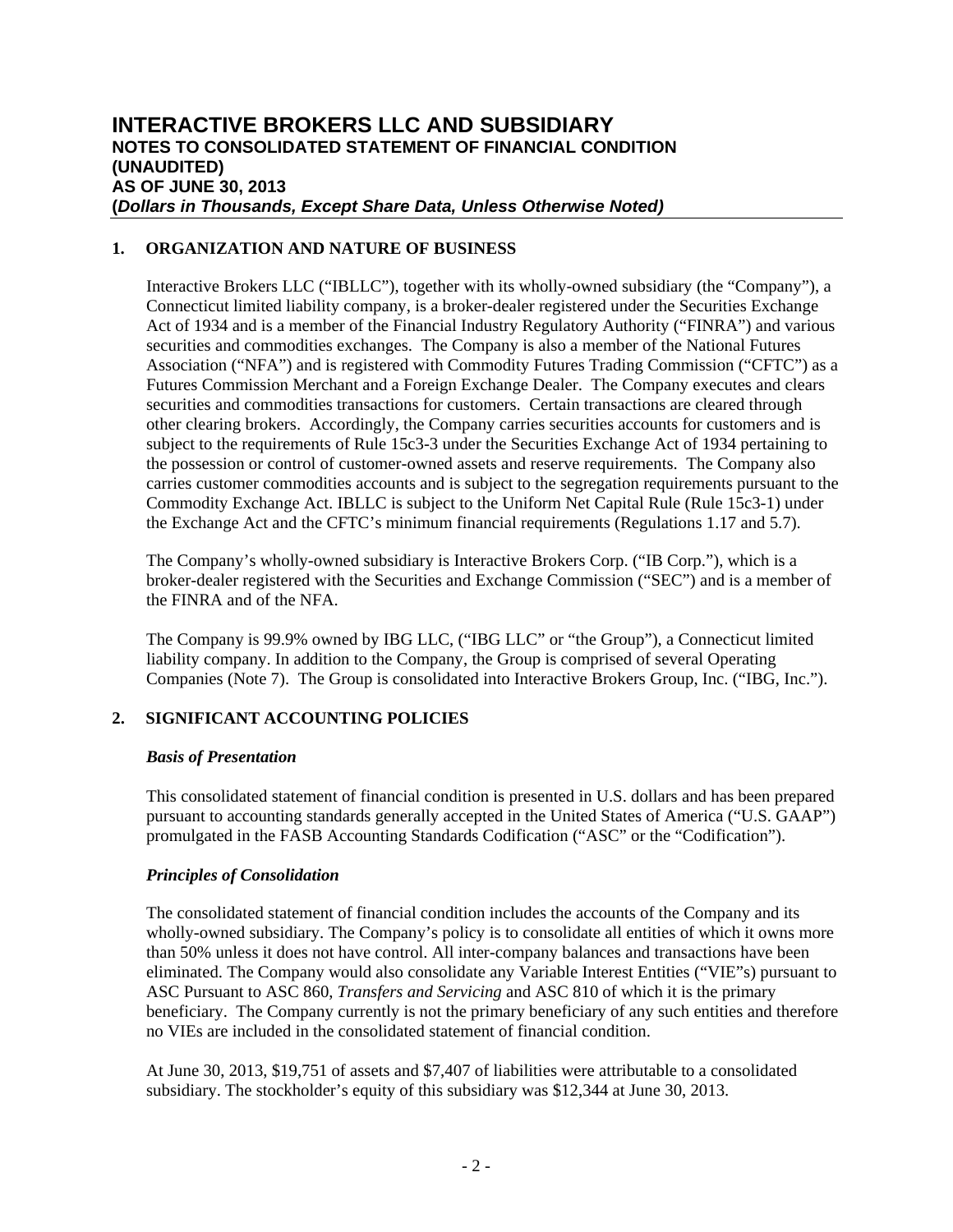#### *Use of Estimates*

The preparation of financial statements in conformity with U.S. GAAP requires management to make estimates and assumptions that affect the reported amounts and disclosures in the consolidated statement of financial condition and accompanying notes. Estimates, by their nature, are based on judgment and available information. Therefore, actual results could differ materially from those estimates. Such estimates include estimated useful lives of property and equipment, compensation accruals, allowance for doubtful accounts and estimated contingency reserves.

### *Fair Value*

At June 30, 2013, substantially all of the Company's assets and liabilities, including financial instruments, were carried at fair value based on published market prices and were marked to market daily, or were assets which are short-term in nature (such as U.S. government treasury bills or spot foreign exchange) and were carried at amounts that approximate fair value.

The Company applies the fair value hierarchy of ASC 820, *Fair Value Measurement*, to prioritize the inputs to valuation techniques used to measure fair value. The hierarchy gives the highest priority to unadjusted quoted prices in active markets for identical assets and liabilities and the lowest priority to unobservable inputs. The three levels of the fair value hierarchy are:

| Level 1 | Unadjusted quoted prices in active markets that are accessible at the<br>measurement date for identical, unrestricted assets or liabilities;                                     |
|---------|----------------------------------------------------------------------------------------------------------------------------------------------------------------------------------|
| Level 2 | Quoted prices in markets that are not considered to be active or financial<br>instruments for which all significant inputs are observable, either directly<br>or indirectly; and |
| Level 3 | Prices or valuations that require inputs that are both significant to fair value<br>measurement and unobservable.                                                                |

In determining fair value, all financial instruments, except currency forward contracts and certain corporate, municipal and asset-backed debt securities, which are classified as Level 2 financial instruments, are classified within Level 1 of the fair value hierarchy. Level 1 financial instruments, which are valued using quoted market prices as published by exchanges and clearing houses or otherwise broadly distributed in active markets, include U.S. government obligations which are included in cash and securities – segregated for regulatory purposes and in deposits with clearing organization in the consolidated statement of financial condition. Currency forward contracts are included in receivables from and payables to brokers, dealers and clearing organizations.

Currency forward contracts are valued using broadly distributed bank and broker prices, which are included in receivables from and payables to brokers, dealers, and clearing organizations, are classified as Level 2 financial instruments as such instruments are not exchange-traded.

Corporate, municipal and asset-backed debt securities, which are reported in other assets in the accompanying consolidated statement of financial condition, are generally reported as Level 2 financial instruments whose fair values are determined using broker and vendor prices and independently validated by the Company.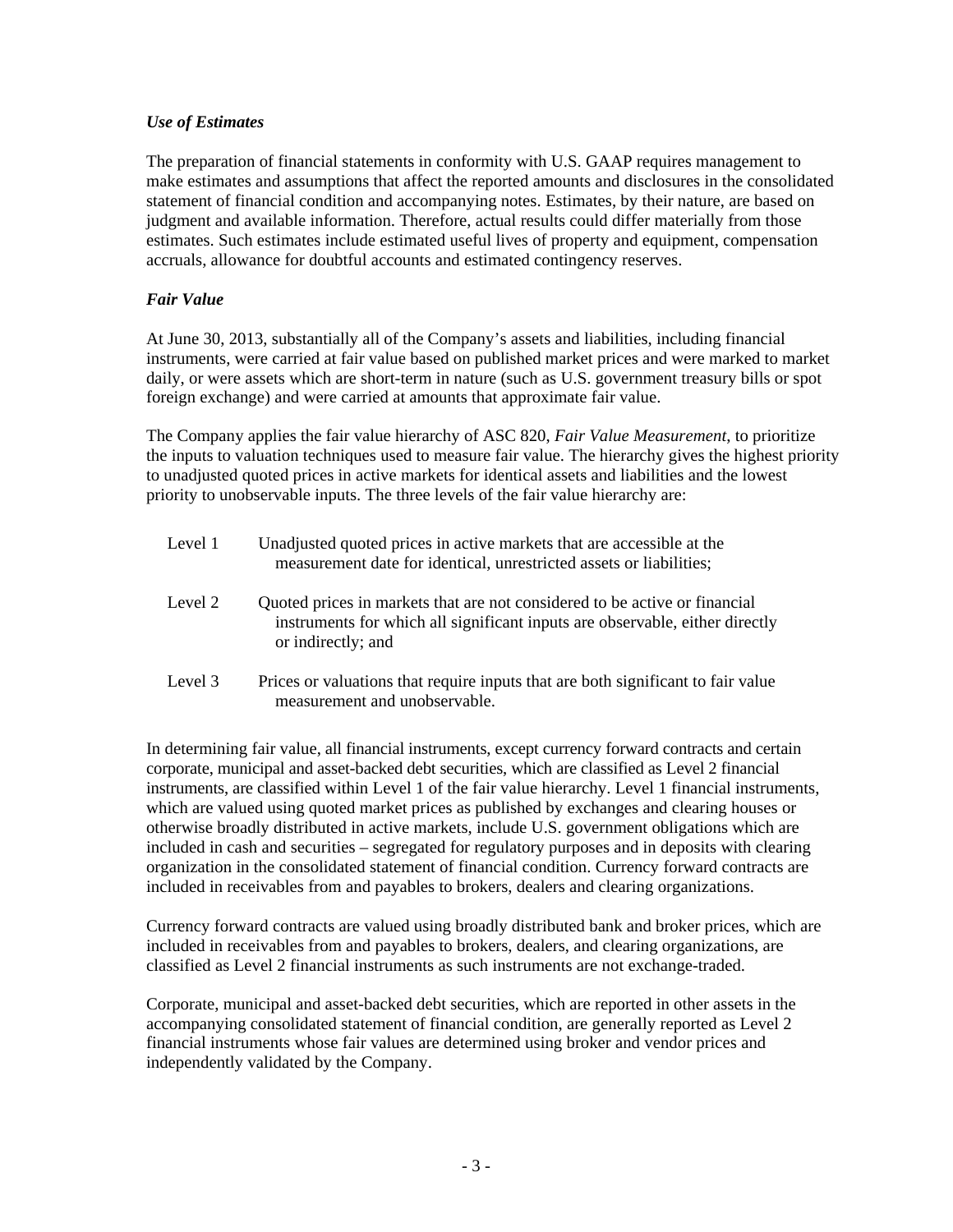#### *Stock-Based Compensation*

The Company follows ASC 718, *Compensation—Stock Compensation*, to account for its stock-based compensation plans. ASC 718 requires all share-based payments to employees to be recognized in the financial statements using a fair value-based method. As a result, the Company expenses the fair value of stock granted to employees, generally 50% in the year of grant in recognition of plan forfeiture provisions (described below) and the remaining 50% over the related vesting period utilizing the "graded vesting" method permitted under ASC 718-10. In the case of "retirement eligible" employees (those employees older than 59), 100% of share awards are expensed when granted.

Shares granted under the stock based compensation plans are subject to forfeiture in the event an employee ceases employment with the Company. The plans provide that employees who discontinue employment with the Company without cause and continue to meet the terms of the plans' postemployment provisions will forfeit 50% of unvested previously granted shares unless the employee is over the age of 59, in which case the employee would be eligible to receive 100% of unvested shares previously granted.

#### *Cash and Cash Equivalents*

The Company defines cash equivalents as short-term, highly liquid securities and cash deposits, other than those used to support margin and clearing requirements or assets held in segregated accounts for regulatory purposes.

#### *Cash and Securities — Segregated for Regulatory Purposes*

As a result of customer activities, the Company is obligated by rules mandated by its primary regulators including the SEC and the CFTC to segregate or set aside cash or qualified securities to satisfy such regulations, which regulations have been promulgated to protect customer assets. In addition, the Company is a member of various clearing organizations at which cash or securities are deposited as required to conduct day-to-day clearance activities. Securities segregated for regulatory purposes consisted of U.S. Treasury Bills of \$2.50 billion at June 30, 2013, which are recorded as Level 1 financial assets and securities purchased under agreements to resell in the amount of \$6.44 billion as of June 30, 2013, which amounts approximate fair value.

#### *Securities Borrowed and Securities Loaned*

Securities borrowed and securities loaned are recorded at the amount of cash collateral advanced or received. Securities borrowed transactions require the Company to provide the counterparty with collateral in the form of cash. With respect to securities loaned, the Company receives collateral in the form of cash in an amount generally in excess of the fair value of the securities loaned.

The Company monitors the market value of securities borrowed and loaned on a daily basis, with additional collateral obtained or refunded as required contractually. Receivables and payables with the same counterparty are not offset in the consolidated statement of financial condition.

#### *Securities Purchased Under Agreements to Resell*

Securities purchased under agreements to resell are treated as collateralized financing transactions and are recorded at contract value, plus accrued interest, which approximates fair value. The Company's policy is to obtain possession of collateral with a fair value equal to or in excess of the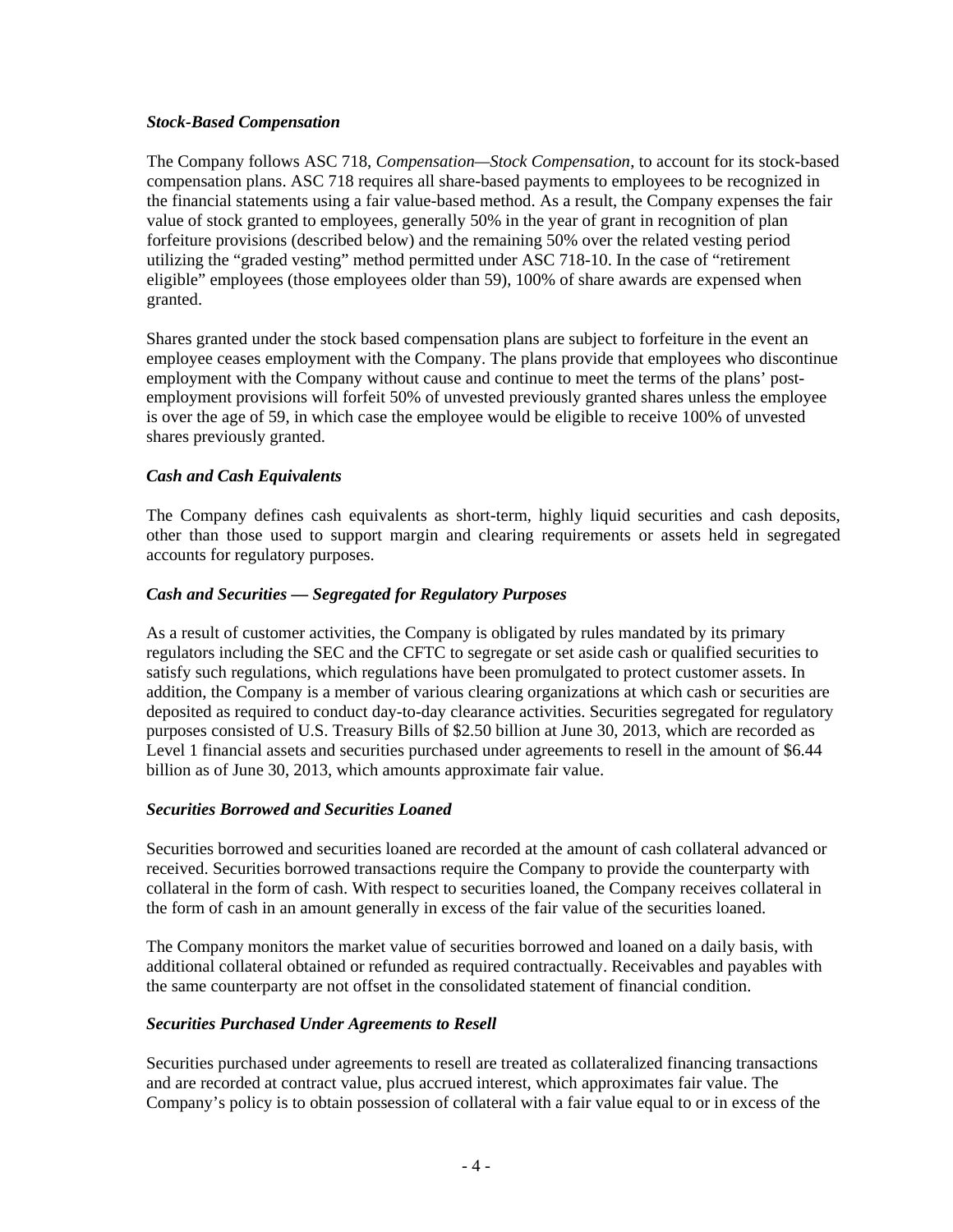principal amount loaned under resale agreements. To ensure that the fair value of the underlying collateral remains sufficient, this collateral is valued daily with additional collateral obtained or excess collateral returned, as permitted under contractual provisions. The Company does not net securities purchased under agreements to resell transactions with securities sold under agreements to repurchase transactions entered into with the same counterparty.

#### *Deposits with Clearing Organization*

Deposits with clearing organization consist of securities which have been placed with a clearing organization in the normal course of business. These securities consisted of U.S. Treasury bills, carried at fair value. At June 30, 2013, the Company had \$2,200 in U.S. Treasury bills that were pledged with the Company's clearing organization.

#### *Currency Spot and Forward Contracts*

The Company enters into currency forward contracts for customer funds denominated in foreign currencies to obtain U.S. dollars, with a locked-in rate of return, to make bank deposits denominated in U.S. dollars to satisfy regulatory segregation requirements and on behalf of its affiliates. A currency forward contract is an agreement to exchange a fixed amount of one currency for a specified amount of a second currency at the outset and at completion of the swap term. Interest rate differences, between currencies, are captured in the contractual swap rates. The Company also executes currency spot contracts on behalf of its customers and affiliates. These currency spot and forward transactions are recorded on a trade date basis at fair value based on quoted market prices. Included in the receivables from, and in payables to brokers, dealers and clearing organizations are \$14,399 and \$19,979, respectively, which represent unsettled amounts of currency spot and forward contracts at June 30, 2013.

### *Customer Receivables and Payables*

Customer securities transactions are recorded on a settlement date basis and customer commodities transactions are recorded on a trade date basis. Receivables from and payables to customers include amounts due on cash and margin transactions, including futures contracts transacted on behalf of the Company's customers. Securities owned by customers, including those that collateralize margin or other similar transactions, are not reflected on the consolidated statement of financial condition.

Receivables from institutional non-cleared customers and payables for execution and clearing fees and expenses are recorded as fees receivables and fees payable, which are included in other assets and accounts payable, accrued expenses and other liabilities on the consolidated statement of financial condition, respectively.

#### *Receivables from and Payables to Brokers, Dealers and Clearing Organizations*

Receivables and payables to brokers, dealers and clearing organizations include net receivables and payables from unsettled trades as well as amounts related to futures contracts executed on behalf of customers, amounts receivable for securities not delivered by the Company to the purchaser by the settlement date ("fails to deliver") and margin deposits. Payables to brokers, dealers and clearing organizations also include amounts payable for securities not received by the Company from a seller by the settlement date ("fails to receive").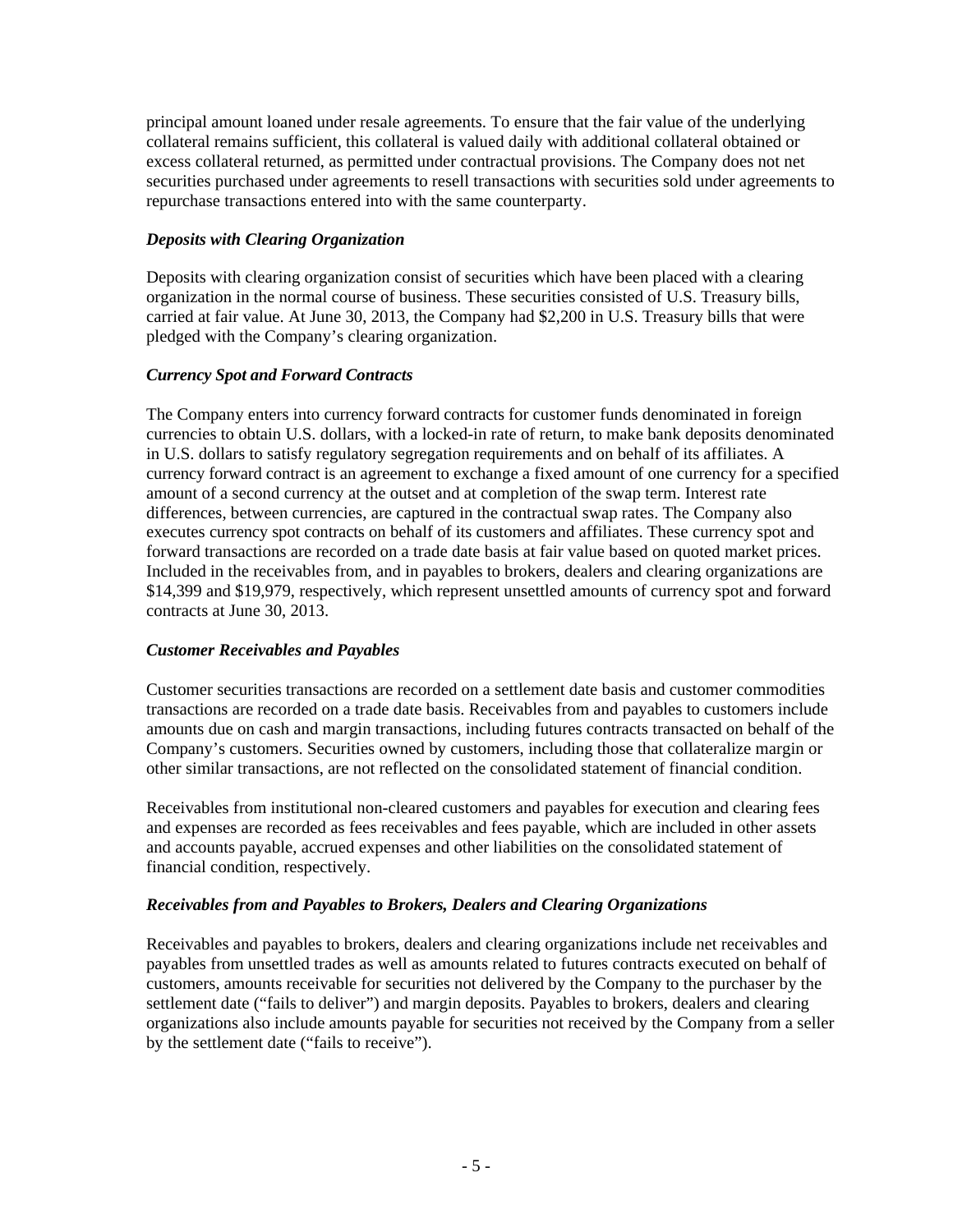### *Property and Equipment*

Property and equipment, which is a component of other assets, consist primarily of computer equipment, leasehold improvements, and office furniture and equipment. Property and equipment are reported at historical cost, net of accumulated depreciation and amortization. Additions and improvements that extend the lives of assets are capitalized, while expenditures for repairs and maintenance are expensed as incurred. Depreciation and amortization are computed using the straight-line method. Equipment is depreciated over the estimated useful lives of the assets, while leasehold improvements are amortized over the lesser of the estimated economic useful life of the asset or the term of the lease. Computer equipment is depreciated over three to five years and office furniture and equipment are depreciated over five to seven years. Property and equipment costs are included in other assets in the consolidated statement of financial condition.

#### *Income Taxes*

The Company accounts for income taxes in accordance with ASC 740, *Income Taxes.* The Company's income tax expense, deferred tax assets and liabilities, and reserves for unrecognized tax benefits are based on enacted tax laws and reflect management's best assessment of estimated future taxes to be paid. IBLLC operates as a limited liability company which is treated as a partnership for U.S. federal tax purposes. Accordingly, IBLLC is not subject to federal income taxes in the United States. IB Corp is subject to income taxes in the United States. Determining income tax expense requires significant judgments and estimates.

Deferred income tax assets and liabilities arise from temporary differences between the tax and financial statement recognition of the underlying assets and liabilities. In evaluating our ability to recover our deferred tax assets within the jurisdiction from which they arise, we consider all available positive and negative evidence, including scheduled reversals of deferred tax liabilities, projected future taxable income, tax-planning strategies, and results of recent operations. In projecting future taxable income, we begin with historical results adjusted for the results of discontinued operations and changes in accounting policies and incorporate assumptions including the amount of future state, federal and foreign pretax operating income, the reversal of temporary differences, and the implementation of feasible and prudent tax-planning strategies. These assumptions require significant judgment about the forecasts of future taxable income and are consistent with the plans and estimates we are using to manage the underlying businesses. In evaluating the objective evidence that historical results provide, we consider three years of cumulative operating income (loss).

The calculation of our tax liabilities involves dealing with uncertainties in the application of complex tax laws and regulations in a multitude of jurisdictions across our global operations. Changes in tax laws and rates could also affect recorded deferred tax assets and liabilities in the future.

ASC 740 provides that a tax benefit from an uncertain tax position may be recognized when it is more likely than not that the position will be sustained upon examination, including resolutions of any related appeals or litigation processes, on the basis of the technical merits. ASC 740 also provides guidance on measurement, derecognition, classification, interest and penalties, accounting in interim periods, disclosure, and transition.

The Company records tax liabilities in accordance with ASC 740 and adjusts these liabilities when management's judgment changes as a result of the evaluation of new information not previously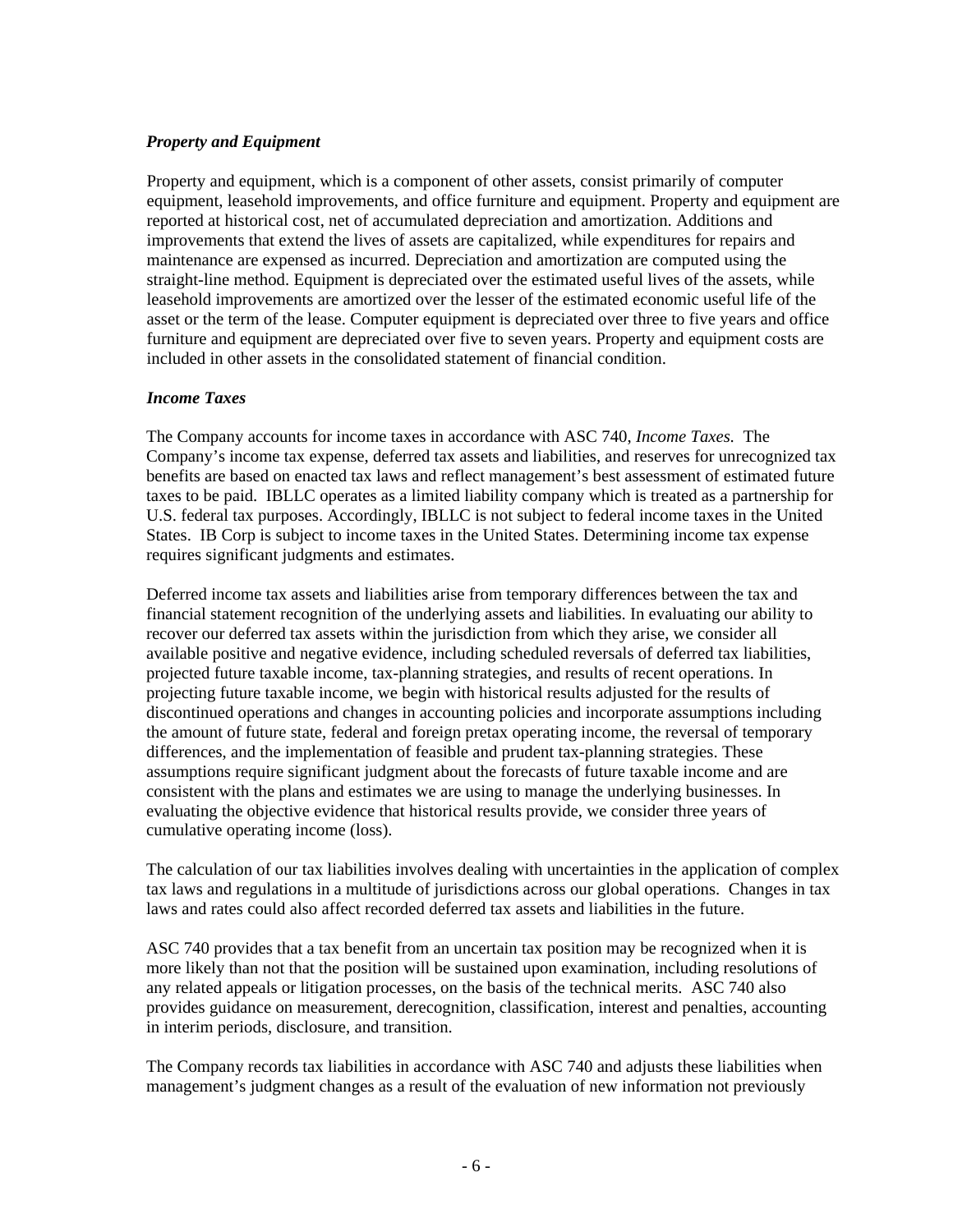available. Because of the complexity of some of these uncertainties, the ultimate resolution may result in a payment that is different from our current estimate of the tax liabilities.

#### *Recently Issued Accounting Pronouncements*

Subsequent to the adoption of the ASC, the FASB will issue Accounting Standards Updates ("ASUs") as the means to add to or delete from, or to amend the ASC. In 2013, prior to the issuance of the Company's consolidated statement of financial condition, ASUs 2013-01 through 2013-11 have been issued. Following is a summary of recently issued ASUs that may affect the Company's consolidated statement of financial condition:

#### **Affects Status**

| ASU 2011-11 | <i>Balance Sheet (Topic 210): Disclosures about</i><br><b>Offsetting Assets and Liabilities</b>                                                                                           | Effective for fiscal periods beginning on<br>or after January 1, 2013. Retrospective<br>disclosures for comparative periods<br>presented will be required. |
|-------------|-------------------------------------------------------------------------------------------------------------------------------------------------------------------------------------------|------------------------------------------------------------------------------------------------------------------------------------------------------------|
| ASU 2013-01 | <i>Balance Sheet (Topic 210):</i> Clarifying the Scope<br>of Disclosures about Offsetting Assets and<br>Liabilities                                                                       | Effective for fiscal periods beginning on<br>or after January $1, 2013$ (the same as the<br>effective date of ASU 2011-11).                                |
| ASU 2013-02 | <i>Comprehensive Income (Topic 220):</i> Reporting<br>Amounts Reclass if ied Out of Accumulated Other<br>Comprehensive Income                                                             | Effective for fiscal periods beginning on<br>or after December 15, 2012.                                                                                   |
| ASU 2013-04 | <i>Liabilities (Topic 405)</i> : Obligations Resulting<br>from Joint and Several Liability Arrangements for<br>Which the Total Amount of the Obligation Is<br>Fixed at the Reporting Date | Effective prospectively for fiscal periods<br>beginning on or after December 15, 2013.<br>Early adoption is permitted.                                     |
| ASU 2013-05 | <i>Foreign Currency Matters (Topic 830)</i> : Parent's<br>Accounting for the Cumulative Translation<br>Adjustment upon Derecognition Entity or of an<br>Investment in a Foreign Entity    | Effective for fiscal periods beginning on<br>or after December 15, 2013. Early<br>adoption is permitted.                                                   |

Adoption of those ASUs that became effective during 2013, prior to the issuance of the Company's consolidated statement of financial condition, did not have a material effect on the consolidated statement of financial condition. Management is assessing the potential impact on the Company's consolidated statement of financial condition of adopting ASUs that will become effective in the future.

### **3. BROKERAGE ACTIVITIES AND RELATED RISKS**

The Company's trading activities are composed of brokerage services. Trading activities expose the Company to market and credit risks. These risks are managed in accordance with established risk management policies and procedures. To accomplish this, management has established a risk management process that includes:

- A regular review of the risk management process by the executive management as part of their oversight role;
- Defined risk management policies and procedures supported by a rigorous analytic framework; and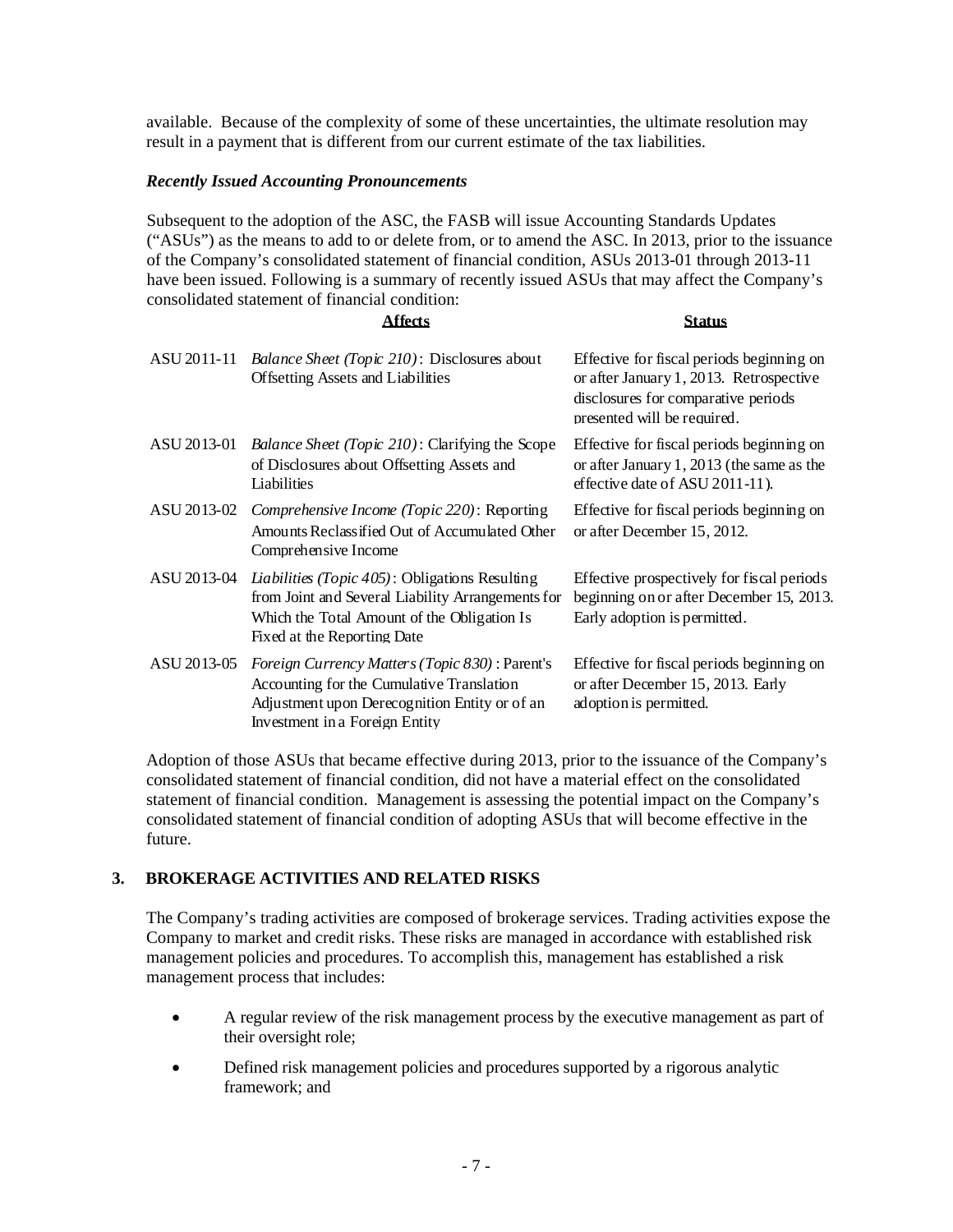Articulated risk tolerance levels as defined by executive management that are regularly reviewed to ensure that the Company's risk-taking is consistent with its business strategy, capital structure, and current and anticipated market conditions.

### *Credit Risk*

The Company is exposed to risk of loss if an individual, counterparty or issuer fails to perform its obligations under contractual terms ("default risk"). Both cash instruments and derivatives expose the Company to default risk. The Company has established policies and procedures for mitigating credit risk on principal transactions, including reviewing and establishing limits for credit exposure, maintaining collateral, and continually assessing the creditworthiness of counterparties.

The Company's credit risk is limited in that substantially all of the contracts entered into are settled directly at securities and commodities clearing houses and a small portion is settled through member firms and banks with substantial financial and operational resources. The Company seeks to control the risks associated with its customer margin activities by requiring customers to maintain collateral in compliance with regulatory and internal guidelines.

In the normal course of business, the Company executes, settles, and finances various customer securities transactions. Execution of these transactions includes the purchase and sale of securities by the Company that exposes the Company to default risk arising from the potential that customers or counterparties may fail to satisfy their obligations. In these situations, the Company may be required to purchase or sell financial instruments at unfavorable market prices to satisfy obligations to customers or counterparties. Liabilities to other brokers and dealers related to unsettled transactions (i.e., securities fails to receive) are recorded at the amount for which the securities were purchased, and are paid upon receipt of the securities from other brokers or dealers. In the case of aged securities fails to receive, the Company may purchase the underlying security in the market and seek reimbursement for any losses from the counterparty.

For cash management purposes, the Company enters into short-term securities purchased under agreements to resell and securities sold under agreements to repurchase transactions ("repos") in addition to securities borrowing and lending arrangements, all of which may result in credit exposure in the event the counterparty to a transaction is unable to fulfill its contractual obligations. In accordance with industry practice, repos are collateralized by securities with a market value in excess of the obligation under the contract. Similarly, securities borrowed and loaned agreements are collateralized by deposits of cash. The Company attempts to minimize credit risk associated with these activities by monitoring collateral values on a daily basis and requiring additional collateral to be deposited with or returned to the Company as permitted under contractual provisions.

### *Currency Risk*

Currency risk arises from the possibility that fluctuations in foreign exchange rates will impact the value of financial instruments. Exchange rate contracts may include cross-currency swaps and currency futures contracts. Currency swaps are agreements to exchange future payments in one currency for payments in another currency. These agreements are used to effectively convert assets or liabilities denominated in different currencies. Currency forward contracts are contracts for delayed delivery of currency at a specified future date. The Company uses currency forward contracts to manage the levels of its non-U.S. dollar currency balances to hedge its global exposure.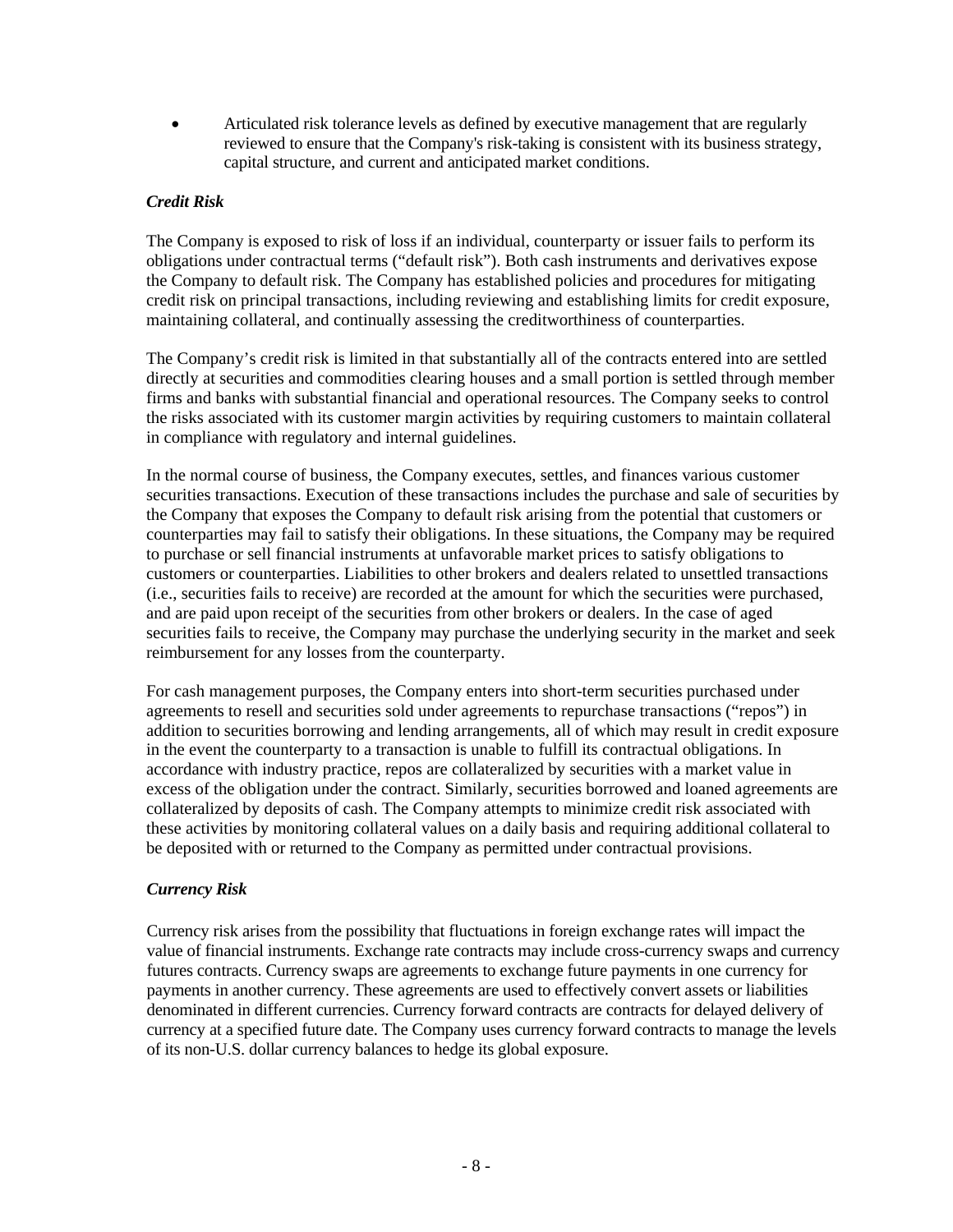#### *Concentrations of Credit Risk*

The Company's exposure to credit risk associated with its brokerage and other activities is measured on an individual counterparty basis, as well as by groups of counterparties that share similar attributes. Concentrations of credit risk can be affected by changes in political, industry or economic factors. To reduce the potential for risk concentration, credit limits are established and monitored in light of changing counterparty and market conditions. As of June 30, 2013, the Company did not have any material concentrations of credit risk.

#### *Off-balance Sheet Risks*

The Company may be exposed to a risk of loss not reflected in the consolidated statement of financial condition for currency forward contracts, which represent obligations of the Company to settle at contracted prices, which may require repurchase or sale in the market at prevailing prices. Accordingly, these transactions result in off-balance sheet risk as the Company's cost to liquidate such futures contracts may exceed the amounts reported in the Company's consolidated statement of financial condition.

### **4. FAIR VALUE**

The following tables set forth, by level within the fair value hierarchy (Note 2), financial assets and liabilities, at fair value as of June 30, 2013. As required by ASC 820, assets and liabilities are classified in their entirety based on the lowest level of input that is significant to the fair value measurement.

|                                               | <b>Financial Assets, At Fair Value as of</b><br>As of June 30, 2013 |                |                |        |                |                          |              |             |  |
|-----------------------------------------------|---------------------------------------------------------------------|----------------|----------------|--------|----------------|--------------------------|--------------|-------------|--|
|                                               |                                                                     | <b>Level 1</b> | <b>Level 2</b> |        | <b>Level</b> 3 |                          | <b>Total</b> |             |  |
| Securities segregated for regulatory purposes | S.                                                                  | 2,497,398      | S              | -      | \$             | $\overline{\phantom{a}}$ |              | \$2,497,398 |  |
| Deposits with clearing organization           |                                                                     | 2,200          |                |        |                |                          |              | 2,200       |  |
| Receivables from brokers, dealers and         |                                                                     |                |                |        |                |                          |              |             |  |
| clearing organizations                        |                                                                     |                |                | 80     |                |                          |              | 80          |  |
| Other assets                                  |                                                                     |                |                | 83.423 |                |                          |              | 83,423      |  |
|                                               |                                                                     | 2.499.598      | \$             | 83.503 |                |                          | S.           | 2,583,101   |  |

|                                  | <b>Financial Liabilities, At Fair Value as of</b><br>As of June 30, 2013 |                |    |         |  |                          |  |       |  |
|----------------------------------|--------------------------------------------------------------------------|----------------|----|---------|--|--------------------------|--|-------|--|
|                                  |                                                                          | <b>Level 1</b> |    | Level 2 |  | Level 3                  |  | Total |  |
| Payables to brokers, dealers and |                                                                          |                |    |         |  |                          |  |       |  |
| clearing organizations           |                                                                          |                | S  | 7.264   |  | $\overline{\phantom{0}}$ |  | 7,264 |  |
|                                  |                                                                          |                | J. | 7.264   |  | $\overline{\phantom{a}}$ |  | 7,264 |  |

There have been no transfers of fair value assets between Levels 1 and 2. The Company has no Level 3 assets.

#### *Netting of Financial Assets and Financial Liabilities*

The following table sets forth the netting of financial assets and of financial liabilities as of June 30, 2013, pursuant to the requirements of ASU 2011-11 and ASU 2013-01. These ASUs became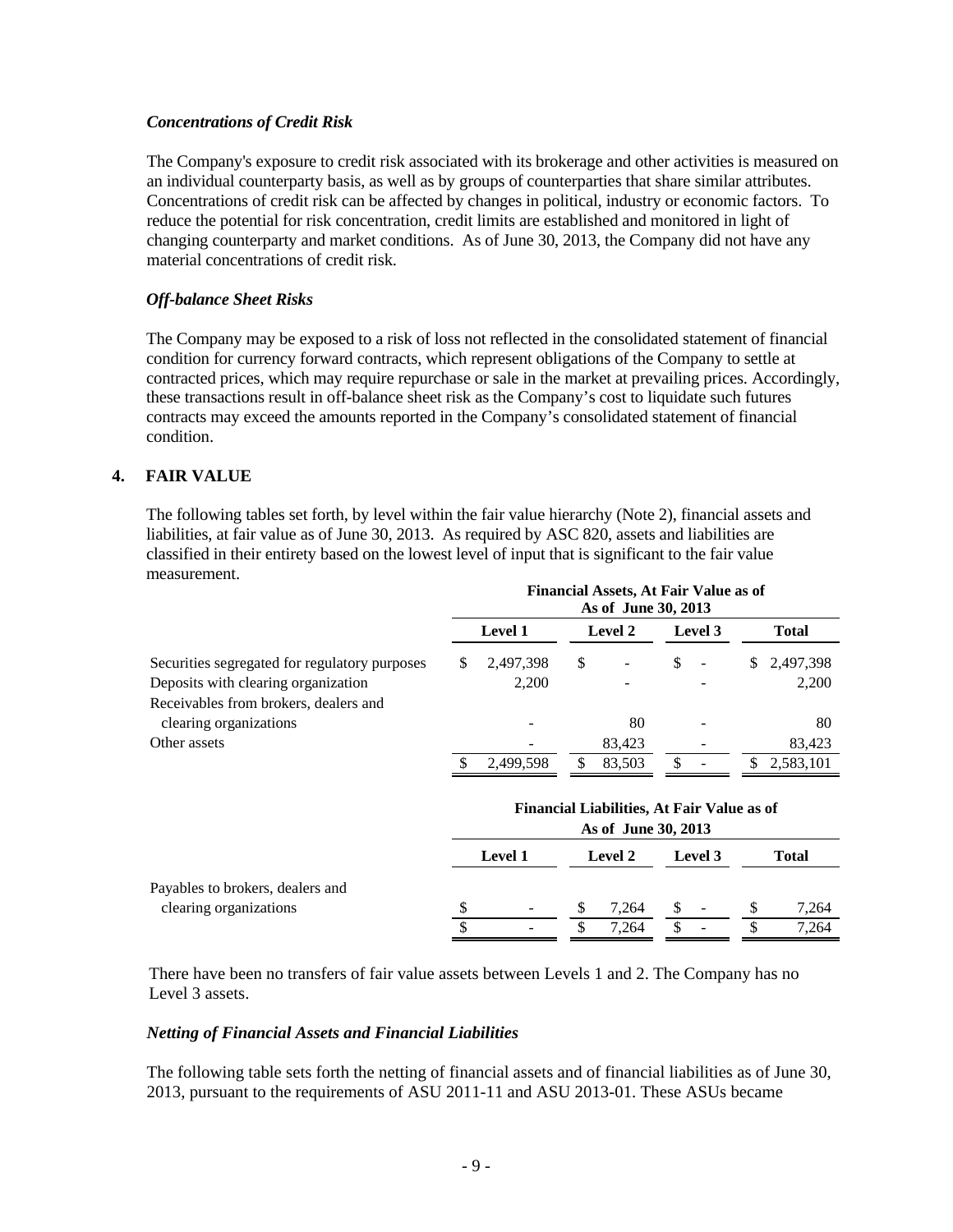|                                            | As of June 30, 2013 (in Millions) |                                                                       |    |                                                                                                                                       |                                                                                                                                                              |    |                                                                                                             |                                              |  |                      |
|--------------------------------------------|-----------------------------------|-----------------------------------------------------------------------|----|---------------------------------------------------------------------------------------------------------------------------------------|--------------------------------------------------------------------------------------------------------------------------------------------------------------|----|-------------------------------------------------------------------------------------------------------------|----------------------------------------------|--|----------------------|
|                                            |                                   |                                                                       |    |                                                                                                                                       |                                                                                                                                                              |    | <b>Gross Amounts Not Offset</b><br>in the Consolidated<br><b>Statement of Financial</b><br><b>Condition</b> |                                              |  |                      |
|                                            |                                   | <b>Gross</b><br><b>Amounts of</b><br>Recognized<br><b>Assets</b>      |    | <b>Gross</b><br><b>Amounts</b><br>Offset in the<br><b>Consolidated</b><br><b>Statement of</b><br><b>Financial</b><br><b>Condition</b> | <b>Net Amounts</b><br>of Assets<br><b>Presented in the</b><br><b>Consolidated</b><br><b>Statement of</b><br><b>Financial</b><br><b>Condition</b>             |    | <b>Financial</b><br><b>Instruments</b>                                                                      | Cash<br><b>Collateral</b><br><b>Received</b> |  | <b>Net</b><br>Amount |
| Securities borrowed                        | \$                                | 1,371                                                                 | \$ |                                                                                                                                       | \$<br>1,371                                                                                                                                                  | \$ | (1,371)                                                                                                     | \$                                           |  | \$                   |
| Securities purchased under                 |                                   |                                                                       |    |                                                                                                                                       |                                                                                                                                                              |    |                                                                                                             |                                              |  |                      |
| agreements to resell                       | \$                                | 588<br>1,959                                                          | \$ | $\bar{\phantom{a}}$                                                                                                                   | \$<br>588<br>1,959                                                                                                                                           | \$ | (588)<br>(1,959)                                                                                            | \$                                           |  | \$                   |
|                                            |                                   |                                                                       |    |                                                                                                                                       |                                                                                                                                                              |    | <b>Gross Amounts Not Offset</b><br>in the Consolidated<br><b>Statement of Financial</b><br><b>Condition</b> |                                              |  |                      |
|                                            |                                   | <b>Gross</b><br><b>Amounts of</b><br>Recognized<br><b>Liabilities</b> |    | <b>Gross</b><br><b>Amounts</b><br>Offset in the<br><b>Consolidated</b><br><b>Statement</b> of<br><b>Financial</b><br><b>Condition</b> | <b>Net Amounts of</b><br><b>Liabilities</b><br><b>Presented in the</b><br><b>Consolidated</b><br><b>Statement of</b><br><b>Financial</b><br><b>Condition</b> |    | <b>Financial</b><br><b>Instruments</b>                                                                      | Cash<br><b>Collateral</b><br>Pledged         |  | <b>Net</b><br>Amount |
| Securities loaned<br>Securities sold under | \$                                | 1,683                                                                 | \$ |                                                                                                                                       | \$<br>1,683                                                                                                                                                  | \$ | (1,683)                                                                                                     | \$                                           |  | \$                   |
| agreements to repurchase                   |                                   | 149                                                                   |    |                                                                                                                                       | 149                                                                                                                                                          |    | (149)                                                                                                       |                                              |  |                      |
|                                            | \$                                | 1,832                                                                 | \$ |                                                                                                                                       | \$<br>1,832                                                                                                                                                  | \$ | (1, 832)                                                                                                    | \$                                           |  | \$                   |

effective, including retrospective disclosure requirements, for the Company as of January 1, 2013.

#### **5. SEGREGATION OF FUNDS AND RESERVE REQUIREMENTS**

As a result of customer activities, IBLLC is obligated by rules mandated by its primary regulators, the SEC and the CFTC, to segregate or set aside cash or qualified securities to satisfy such rules which have been promulgated to protect customer assets. In addition, IBLLC is a member of various clearing organizations at which cash or securities are deposited as required to conduct day-to-day clearance activities.

Cash and securities – segregated for regulatory purposes consist of the following:

| Interest bearing cash deposits                  | \$3,520,456  |
|-------------------------------------------------|--------------|
| Securities purchased under agreements to resell | 6.437.574    |
| U.S. government securities                      | 2,497,398    |
|                                                 | \$12,455,428 |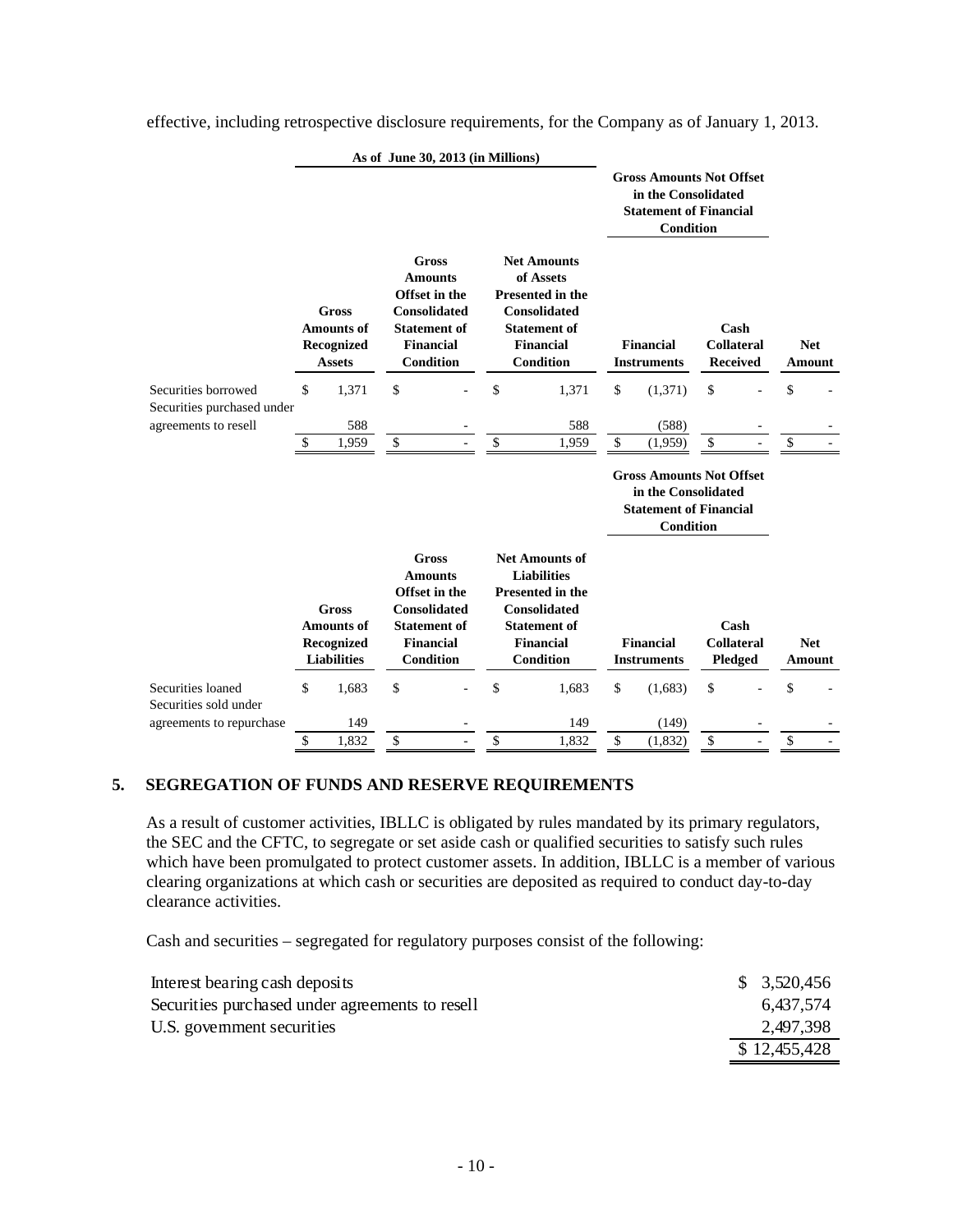In accordance with the Securities Exchange Act of 1934, IBLLC is required to maintain separate bank accounts for the exclusive benefit of customers. At June 30, 2013, IBLLC held cash and securities of \$3,360,271 and securities purchased under agreements to resell with a fair value of \$6,437,574 to satisfy this requirement.

During the six months ended June 30, 2013, IBLLC performed the computations for the assets in the proprietary accounts of its introducing brokers (commonly referred to as "PAIB") in accordance with the customer reserve computation set forth under SEC Rule 15c3-3 (Customer Protection). At June 30, 2013, IBLLC had segregated \$11,539 to satisfy this requirement.

In accordance with CFTC Regulation 1.20, IBLLC is required to segregate all monies, securities and property received to margin and to guarantee or secure the trades or contracts of customers in regulated commodities. At June 30, 2013, IBLLC had cash, securities and commodities of \$2,270,575, receivables from brokers, dealers and clearing organizations of \$45,624, and commodities option contracts with net short market value of (\$135,847) segregated to satisfy this requirement. At June 30, 2013, the net market values of long and short commodity option contracts were included in payables to brokers, dealers and clearing organizations.

In accordance with CFTC Regulation 30.7, IBLLC is required to segregate all monies, securities and property received to margin and to guarantee or secure the trades or contracts of customers on foreign boards of trade. At June 30, 2013, IBLLC had cash, securities and commodities of \$375,448, receivables from brokers, dealers and clearing organizations of \$139,253 and commodities option contracts with net short market value of (\$3,193) segregated to satisfy this requirement. At June 30, 2013, \$189 of the net market values of long and short commodity option contracts was included in receivables from brokers, dealers and clearing organizations and (\$3,382) was included in payables to brokers, dealers and clearing organizations.

NFA Financial Requirements Section 14 requires IBLLC to hold amounts, equal to or in excess of its retail forex obligation, at one or more qualifying institutions in the United States or money center countries (as defined in CFTC Regulation 1.49). NFA authorized IBLLC to utilize its daily securities reserve computations performed in accordance with SEC rule 15c3-3 to satisfy this requirement.

Pursuant to the requirements of subparagraph  $(k)(2)(i)$  of SEC Rule 15c3-3, IB Corp. has established a special cash account for the exclusive benefit of certain of its customers to fund and pay amounts collected for the payment of expenses on behalf of such customers. At June 30, 2013, \$21 was segregated, which was \$16 in excess of the requirement.

### **6. NET CAPITAL REQUIREMENTS**

IBLLC is subject to the SEC's Uniform Net Capital Rule (Rule 15c3-1), which requires the maintenance of minimum net capital. IBLLC has elected to use the alternative method permitted by the rule, which requires that IBLLC maintain minimum net capital, as defined, equal to the greater of \$500 or 2% of aggregate debit balances arising from customer transactions, as defined. IBLLC is also subject to the CFTC's minimum financial requirements (Regulation 1.17), which require that IBLLC maintain minimum net capital, as defined, the greater of \$20,000 plus 5% of total retail forex obligation in excess of \$10,000 or 8% of the total risk margin requirement for all positions carried in customer and non-customer accounts. The Uniform Net Capital Rule also provides that equity capital may not be withdrawn or cash dividends paid if resulting net capital would be less than 5% of aggregate debits. At June 30, 2013, IBLLC had net capital of \$1,909,627, which was \$1,657,657 in excess of required net capital of \$251,970.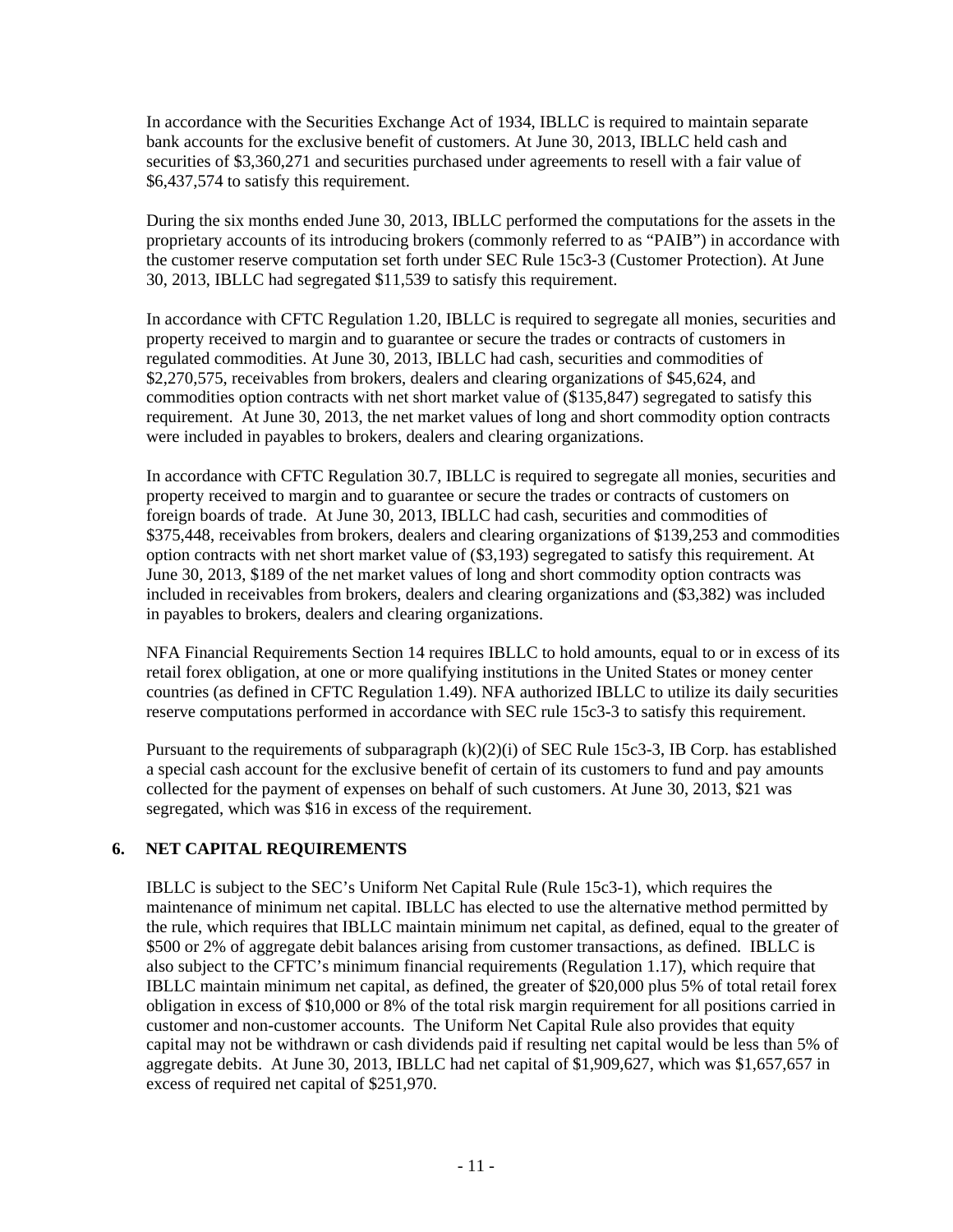IB Corp. is subject to the regulatory requirements promulgated by the SEC and other regulatory and exchange authorities. Net capital and excess net capital at June 30, 2013 as defined by these regulatory authorities were \$6,309 and \$5,811, respectively.

## **7. RELATED PARTY TRANSACTIONS**

The Operating Companies, in addition to the Company, are comprised of the following companies: Timber Hill LLC ("THLLC"), Timber Hill Europe AG ("THE"), Timber Hill Canada Company ("THC"), Timber Hill Securities Hong Kong Limited ("THSHK"), Timber Hill Australia Pty Limited ("THA"), Interactive Brokers Canada Inc. ("IBC"), Interactive Brokers (U.K.) Limited ("IBUK"), Interactive Brokers Securities Japan, Inc. ("IBSJ"), Interactive Brokers (India) Private Limited ("IBI"), Interactive Brokers Hungary Kft ("IBH"), Interactive Brokers Financial Products S.A. ("IBFP"), Interactive Brokers Software Services Estonia OU ("IBEST"), Interactive Brokers Software Services Rus ("IBRUS"), IB Exchange Corp. ("IBEC") and Interactive Brokers Brasil Participacoes Ltda. ("IBBH").

IBLLC, IBUK, IBC, IBI and IBSJ are registered broker-dealers in the US, Great Britain, Canada, India and Japan, respectively, and engage in execution and clearing securities services for customers and affiliates. THLLC, THE, THC, THA and THSHK are registered securities dealers in the US, Switzerland, Canada, Australia and Hong Kong, respectively, and trade on a proprietary basis and engage in execution and clearing services for affiliates. IBEST, IBRUS and IBH provide the Group with computer programming services and IBEC holds certain of the Group's strategic investments. IBFP is a securities issuer registered in Germany. IBBH is a Brazilian holding company that was formed to develop the Group's business in Brazil. IBG LLC is the holding company for the group of Operating Companies. These companies share administrative, financial and technological resources, as well as engage in security transactions such as trade execution in the ordinary course of business with the Company.

Affiliate loan, payable on demand and bearing an interest rate of 0.84 percent, and securities borrowed and securities loaned are reported gross. Other affiliate receivables and payables including brokerage fees, interest, administrative, consulting and service fees and advances between Operating Companies are netted by Operating Company.

Included in assets in the consolidated statement of financial condition were the following amounts with related parties at June 30, 2013:

| Other receivables: brokers, dealers and clearing organizations           | S. | 329,118   |
|--------------------------------------------------------------------------|----|-----------|
| Securities borrowed                                                      |    | 1,141,698 |
| Other receivables: affiliates                                            |    | 66.806    |
| Other receivables: customers - director, officer, employee and affiliate |    |           |
| account balances                                                         |    | 153,007   |
| Other receivables: interest                                              |    | 1,621     |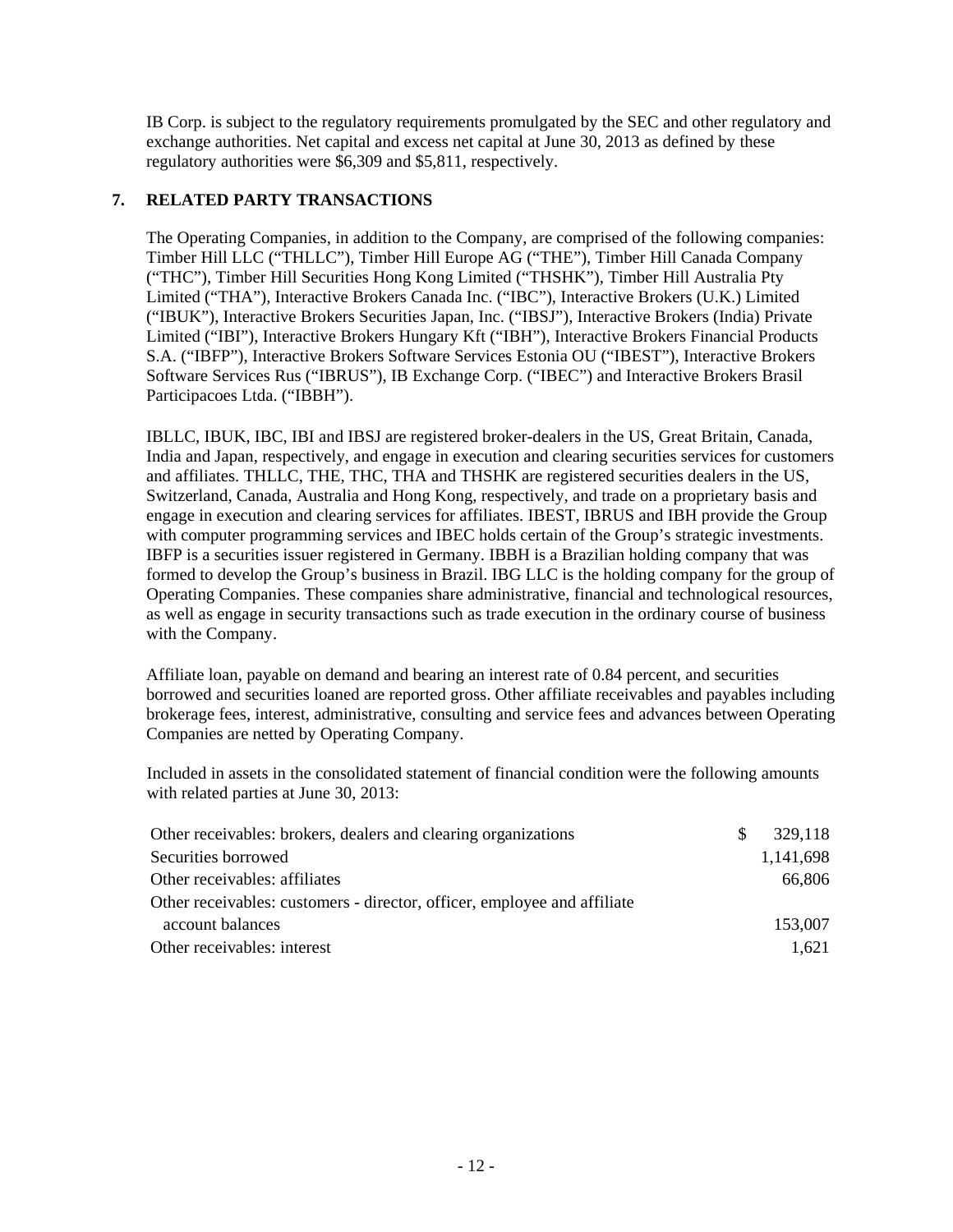Included in liabilities in the consolidated statement of financial condition were the following amounts with related parties at June 30, 2013:

| Securities loaned                                            | \$1,673,298 |
|--------------------------------------------------------------|-------------|
| Payable to customers                                         | 350,116     |
| Securities sold under agreements to repurchase               | 149,257     |
| Other payables: brokers, dealers and clearing organizations: | 190,757     |
| Other payables: affiliates                                   | 52,033      |
| Other payables: interest                                     | 85          |

# **8. DEFINED CONTRIBUTION AND EMPLOYEE INCENTIVE PLANS**

### *Defined Contribution Plan*

The Group offers substantially all employees of U.S.-based operating companies who have met minimum service requirements the opportunity to participate in a defined contribution retirement plan qualifying under the provisions of Section 401(k) of the Internal Revenue Code. The general purpose of this plan is to provide employees with an incentive to make regular savings in order to provide additional financial security during retirement. The plan provides for the Company to match 50% of the employees' pretax contribution, up to a maximum of 10% of eligible earnings. The employee is vested in the matching contribution incrementally over six years.

### *Return on Investment Dollar Units ("ROI Dollar Units")*

From 1998 through January 1, 2006, IBG LLC granted all non-member employees ROI Dollar Units, which are redeemable under the amended provisions of the plan, and in accordance with regulations issued by the Internal Revenue Service (Section 409A of the Internal Revenue Code). Upon redemption, the grantee is entitled to accumulated earnings on the face value of the certificate, but not the actual face value. For grants made in 1998 and 1999, grantees may redeem the ROI Dollar Units after vesting on the fifth anniversary of the date of their grant and prior to the tenth anniversary of the date of their grant. For grants made between January 1, 2000 and January 1, 2005, grantees must elect to redeem the ROI Dollar Units upon the fifth, seventh or tenth anniversary date. These ROI Dollar Units will vest upon the fifth anniversary of the date of their grant and will continue to accumulate earnings until the elected redemption date. For grants made on or after January 1, 2006, all ROI Dollar Units shall vest on the fifth anniversary date of their grant and will be automatically redeemed. Subsequent to IBG, Inc.'s IPO (the "IPO"), no additional ROI Dollar Units have been or will be granted, and non-cash compensation to employees will consist primarily of grants of shares of IBG, Inc. Class A common stock ("Common Stock") as described below under "2007 Stock Incentive Plan."

As of June 30, 2013, payables to employees of the Company for ROI Dollar Units were \$1,229, all of which were vested. These amounts are included in accounts payable, accrued expenses and other liabilities in the consolidated statement of financial condition.

### *2007 ROI Unit Stock Plan*

Certain employees of the Company held ROI Dollar Units that entitled each holder thereof to accumulated earnings on the face value of the certificate representing his or her ROI Dollar Units. Subsequent to the IPO in May 2007, no additional ROI Dollar Units have been or will be granted. In connection with the IPO, ROI Dollar Units were, at the employee's election, redeemable for cash, as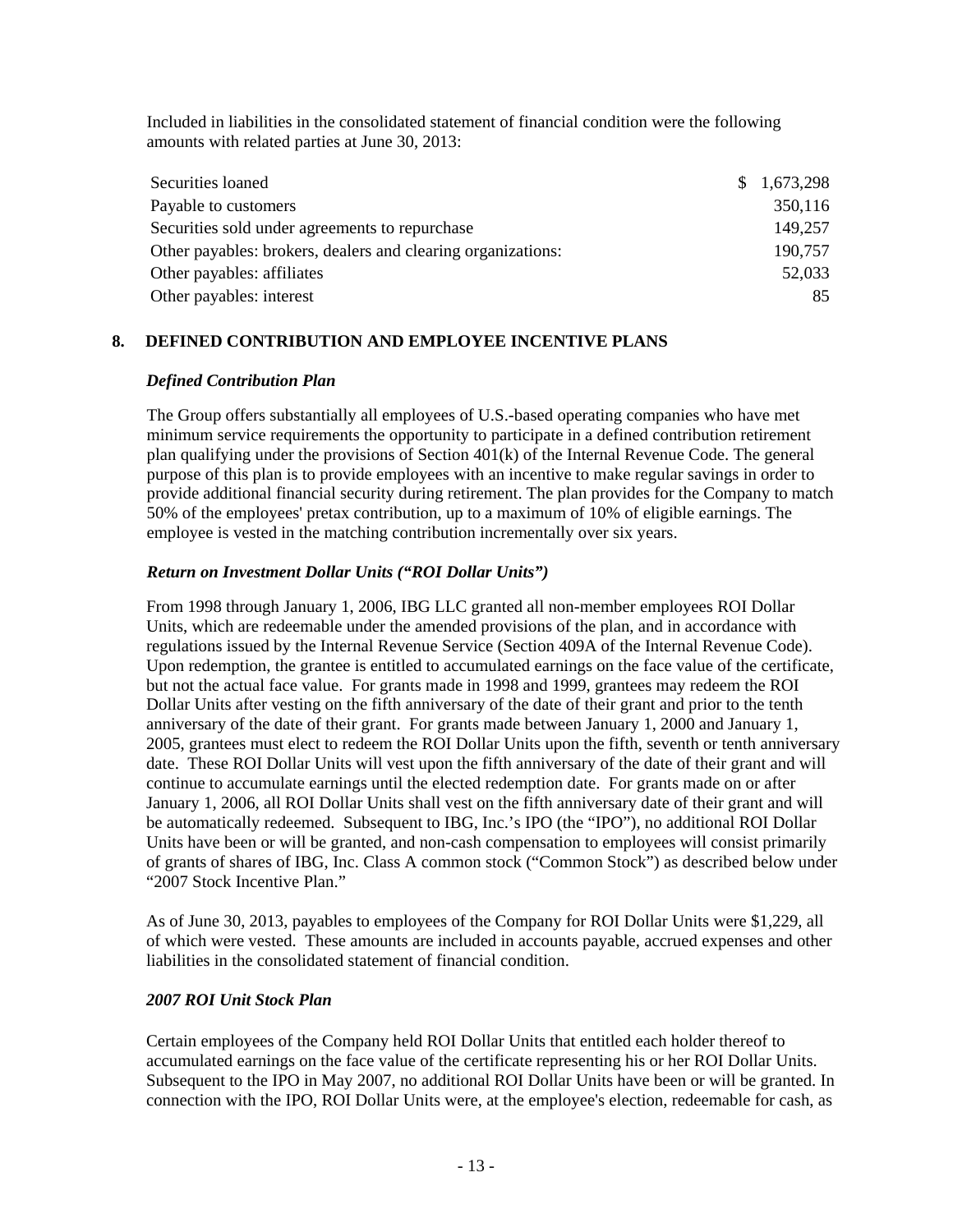provided for under the ROI Dollar Unit plan, or the accumulated earnings attributable to the ROI Dollar Units as at December 31, 2006 may have been invested in shares of Class A Common Stock pursuant to the Interactive Brokers Group, Inc. 2007 ROI Unit Stock Plan (the "ROI Unit Stock Plan"). All ROI Dollar Units held by employees of the Company that were outstanding as of December 31, 2006 were so invested, and 193,873 shares of restricted Common Stock to be issued to employees of the Company under the ROI Unit Stock Plan have been or will be distributed in accordance with the following schedule, subject to the conditions below:

- 10% on the date of the IPO (or on the first anniversary of the IPO, in the case of U.S. ROI Unit holders who made the above-referenced elections after December 31, 2006); and
- an additional 15% on each of the first six anniversaries of the date of the IPO, assuming continued employment with Group companies and compliance with other applicable covenants.

As of December 31, 2012, compensation costs for the ROI Unit Stock Plan had been fully accrued.

#### *2007 Stock Incentive Plan*

Under the Interactive Brokers Group, Inc. 2007 Stock Incentive Plan (the "Stock Incentive Plan"), up to 20.0 million shares of Common Stock may be granted and issued to directors, officers, employees, contractors and consultants of IBG, Inc. and its subsidiaries. The purpose of the Stock Incentive Plan is to promote IBG, Inc.'s long-term financial success by attracting, retaining and rewarding eligible participants.

The Stock Incentive Plan is administered by the Compensation Committee of IBG, Inc.'s Board of Directors. The Compensation Committee has discretionary authority to determine which employees are eligible to participate in the Stock Incentive Plan and establishes the terms and conditions of the awards, including the number of awards granted to each employee and all other terms and conditions applicable to such awards in individual grant agreements. Awards are expected to be made primarily through grants of Common Stock. Stock Incentive Plan awards are subject to issuance over time and may be forfeited upon an employee's termination of employment or violation of certain applicable covenants prior to issuance, unless determined otherwise by the Compensation Committee.

The Stock Incentive Plan provides that, upon a change in control, the Compensation Committee may, at its discretion, fully vest any granted but not yet earned awards under the Stock Incentive Plan, or provide that any such granted but not yet earned awards will be honored or assumed, or new rights substituted therefore by the new employer on a substantially similar basis and on terms and conditions substantially comparable to those of the Stock Incentive Plan.

IBG, Inc. granted awards under the Stock Incentive Plan in connection with the IPO and is expected to continue to grant awards on or about December 31 of each year following the IPO to eligible employees as part of an overall plan of equity compensation. Shares of common stock granted are distributable to employees in accordance with the following schedule:

- 10% on the first vesting date, which approximates the anniversary of the IPO; and
- an additional 15% on each of the following six anniversaries of the first vesting, assuming continued employment with Group companies and compliance with noncompetition and other applicable covenants.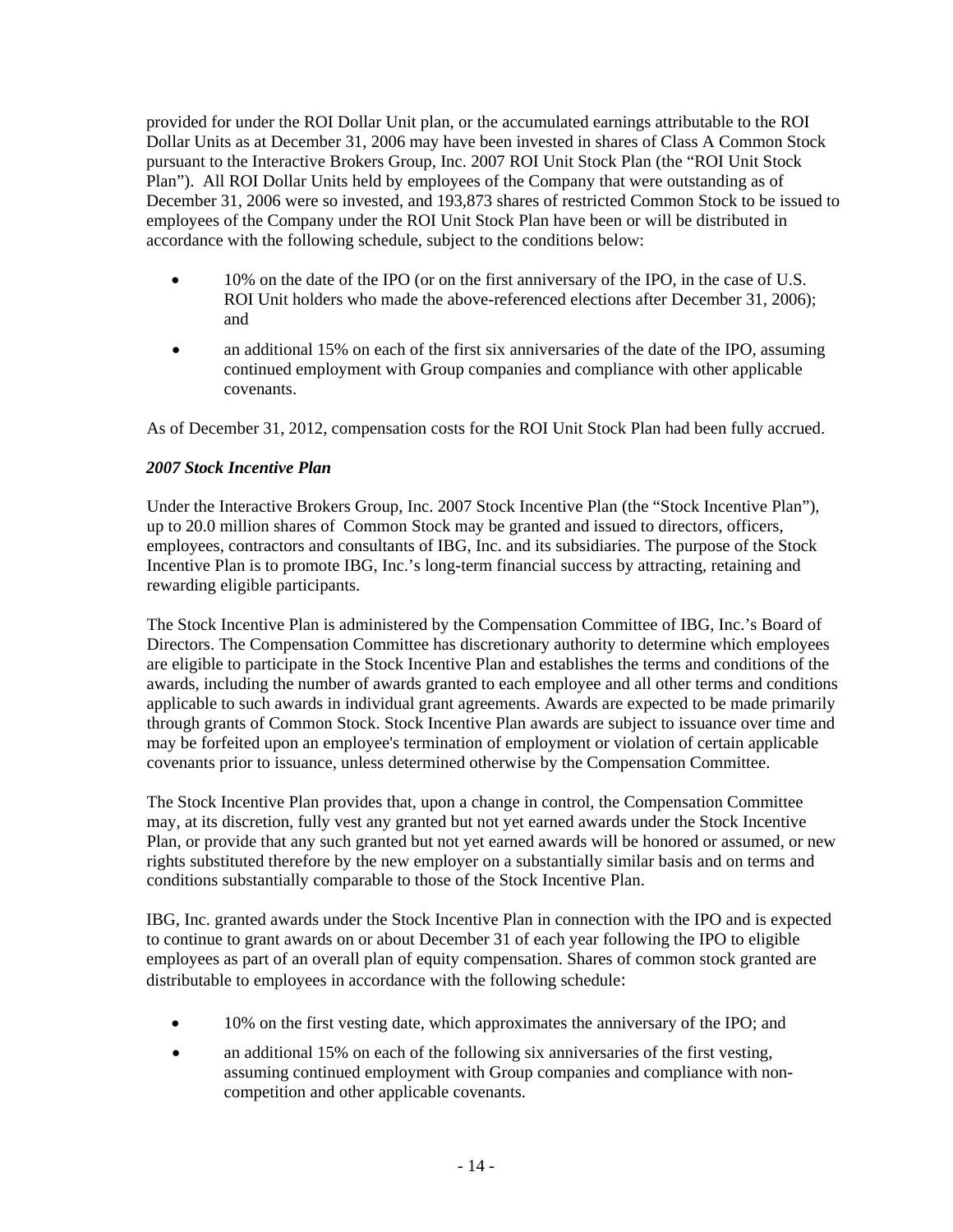The following is a summary of Stock Plan activity as of June 30, 2013:

| 2007 ROI Unit Stock<br><b>Incentive Plan Shares</b> |
|-----------------------------------------------------|
| 28,487                                              |
|                                                     |
|                                                     |
| (28, 487)                                           |
|                                                     |
|                                                     |

Estimated future grants under the Stock Incentive Plan are being accrued for ratably during each year under the ASC 718 "Graded Vesting" method.

Awards granted under the ROI Unit Stock Plan and the Stock Incentive Plan are subject to forfeiture in the event an employee ceases employment with the Company. The plans provide that employees who discontinue employment with the Company without cause and continue to meet the terms of the plans' post-employment provisions will forfeit 50% of unvested previously granted awards unless the employee is over the age of 59, in which case the employee would be eligible to receive 100% of unvested awards previously granted. Distributions of remaining awards granted on or before January 1, 2009 to former employees will occur within 90 days of the anniversary of the termination of employment date over a five (5) year vesting schedule, 12.5% in each of the first four years and 50% in the fifth year. Distributions of remaining awards granted on or after January 1, 2010 to former employees will occur over the remaining vesting schedule applicable to each grant. Through June 30, 2013, a total of 17,606 shares have been distributed under these post-employment provisions. These distributions are included in the Stock Plans activity tables above.

### **9. INCOME TAXES**

The statutory U.S. Federal income tax rate is 35%. IB Corp's effective tax rate is 39%, which differs from the U.S. federal statutory rate due to state and local taxes.

The Company's deferred tax asset of \$656, which is reported in other assets in the consolidated statement of financial condition as of June 30, 2013, is related to deferred compensation.

As of and for the six months ended June 30, 2013, the Company had no unrecognized tax liabilities as defined under ASC 740, *Income Taxes* and no valuation allowances on deferred tax assets were required. IB Corp is subject to taxation in the United States and various state jurisdictions. As of June 30, 2013, the Company's tax years for 2009 through 2012 are subject to examination by the respective tax authorities. As of June 30, 2013, the Company is no longer subject to U.S. federal, state and local examinations by tax authorities for years before 2009.

### **10. OTHER ASSETS**

Other assets, which are not considered core business activities, primarily consists of a portfolio of investments in corporate, municipal and asset-backed debt securities, and property and equipment which are comprised of leasehold improvements, computer equipment, computer software and office furniture and equipment.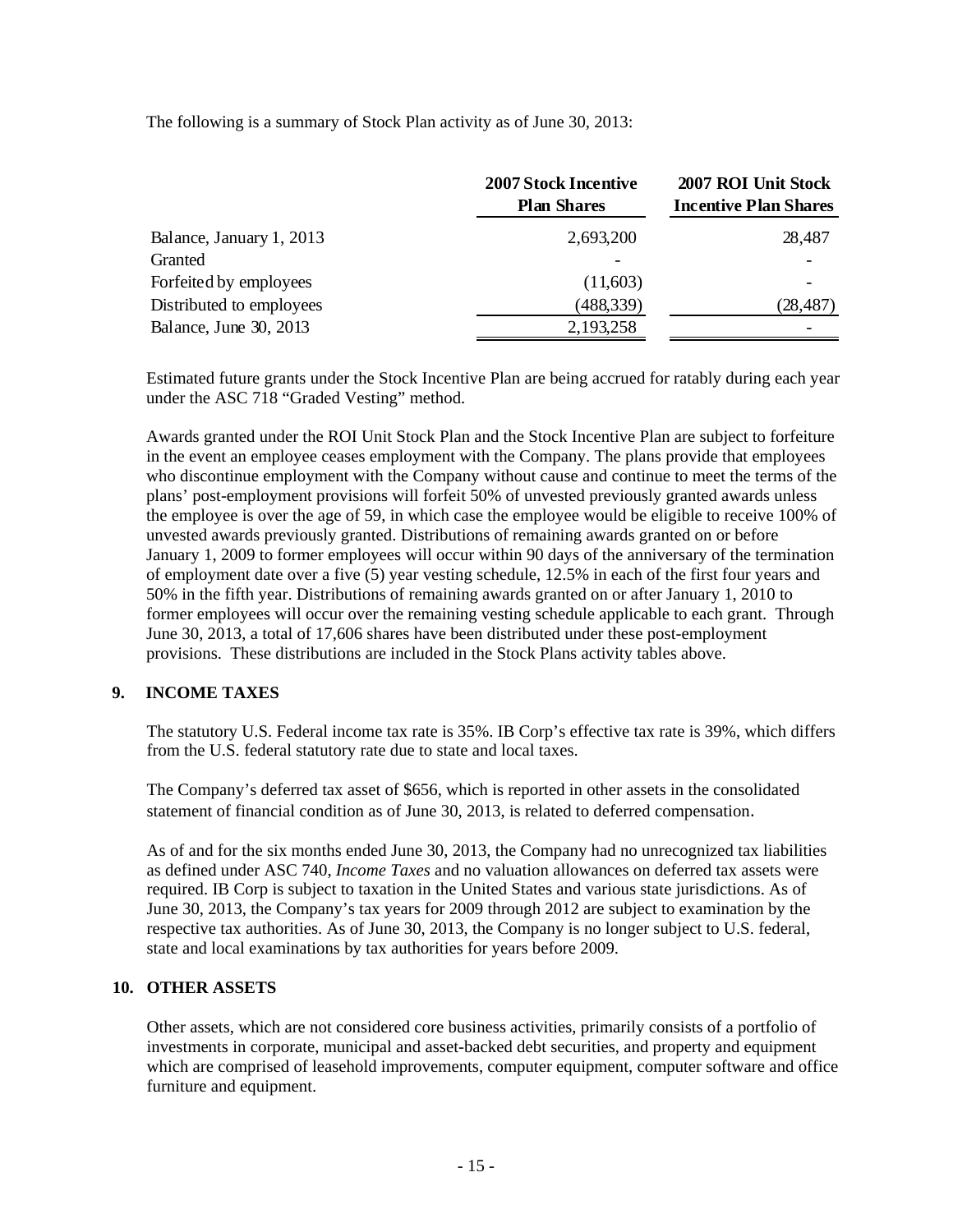At June 30, 2013 property and equipment consisted of:

| Leasehold improvements                           | \$<br>14,111 |
|--------------------------------------------------|--------------|
| Computer equipment                               | 8,179        |
| Computer software                                | 301          |
| Office furniture and equipment                   | 2,806        |
|                                                  | 25,397       |
| Less - accumulated depreciation and amortization | (17,058)     |
| Property and equipment, net                      | 8,339        |

### **11. COMMITMENTS, CONTINGENCIES AND GUARANTEES**

#### *Litigation*

The Company is subject to certain pending and threatened legal actions which arise out of the normal course of business. Litigation is inherently unpredictable, particularly in proceedings where claimants seek substantial or indeterminate damages, or which are in their early stages. The Company cannot predict with certainty the actual loss or range of loss related to such legal proceedings, the manner in which they will be resolved, the timing of final resolution or the ultimate settlement. Consequently, the Company cannot estimate losses or ranges of losses related to such legal matters, even in instances where it is reasonably possible that a future loss will be incurred. Although the results of legal actions cannot be predicted with certainty, it is the opinion of management that the resolution of these actions is not expected to have a material adverse effect, if any, on our business or financial condition, but may have a material impact on the results of operations for a given period.

On February 3, 2010, Trading Technologies International, Inc. ("Trading Technologies") filed a complaint, in the United States District Court for the Northern District of Illinois Eastern Division, against Interactive Brokers Group, Inc., IBG LLC, IBG Holdings LLC and IBLLC. Thereafter, Trading Technologies dismissed Interactive Brokers Group, Inc. and IBG Holdings LLC from the case, leaving only IBG LLC and IBLLC as defendants ("Defendants"). The operative complaint, as amended, alleges that the Defendants have infringed and continue to infringe twelve U.S. patents held by Trading Technologies. Trading Technologies is seeking, among other things, unspecified damages and injunctive relief. The case is in the early stages and discovery has yet to begin. While it is too early to predict the outcome of the matter, we believe we have meritorious defenses to the allegations made in the complaint and intend to defend ourselves vigorously against them. However, litigation is inherently uncertain and there can be no guarantee that the Company will prevail or that the litigation can be settled on favorable terms.

The Company accounts for potential losses related to litigation in accordance with ASC 450, *Contingencies*. As of June 30, 2013, reserves provided for potential losses related to litigation matters were not material.

#### *Guarantees*

The Company provides guarantees to securities and futures clearinghouses and exchanges which meet the accounting definition of a guarantee under ASC 460, *Guarantees.* Under the standard membership agreement, members are required to guarantee the performance of other members. Under the agreements, if another member becomes unable to satisfy its obligations to the clearinghouse, other members would be required to meet shortfalls. In the opinion of management,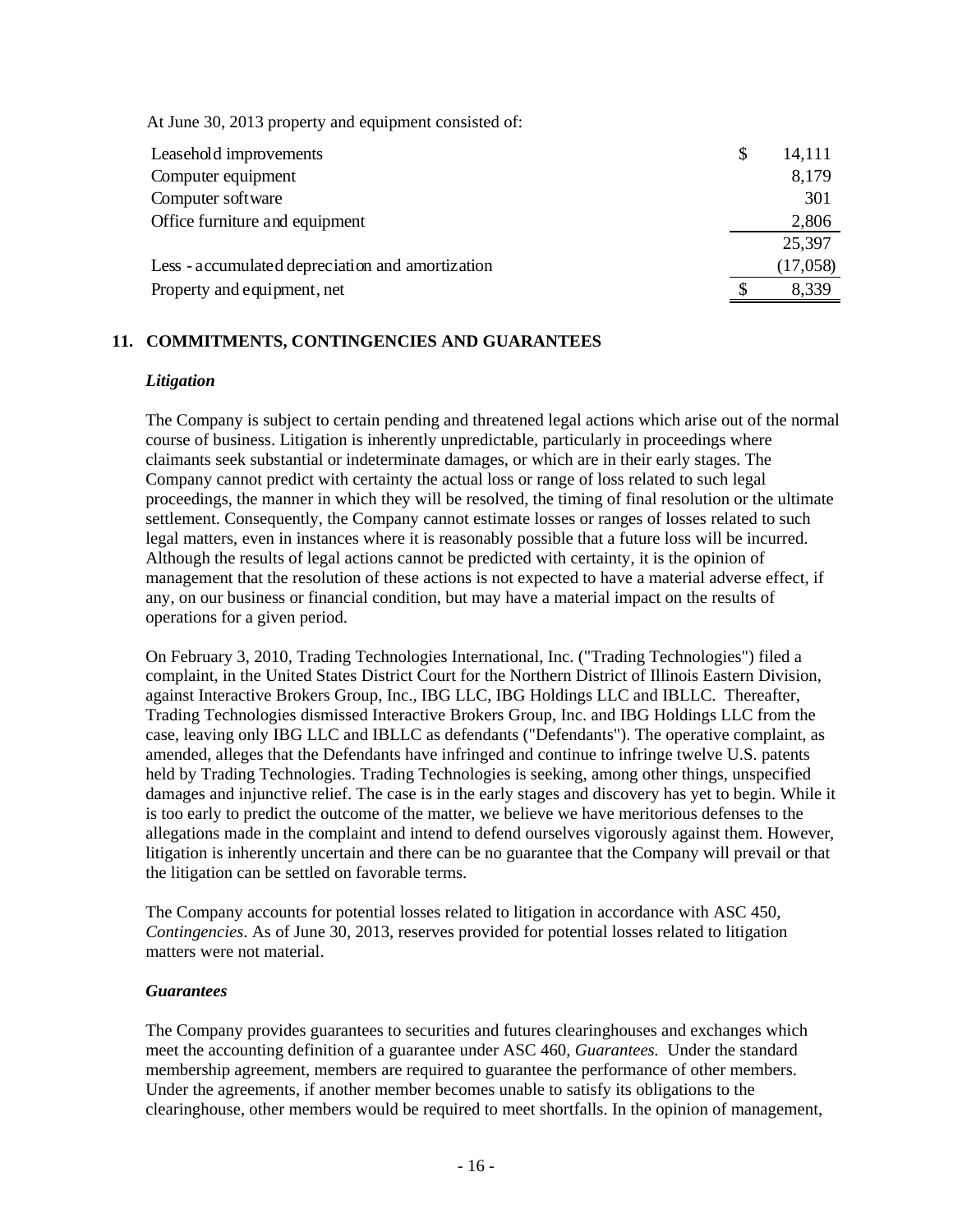the Company's liability under these arrangements is not quantifiable and could exceed the cash and securities it has posted as collateral. However, the potential for the Company to be required to make payments under these arrangements is remote. Accordingly, no contingent liability is carried in the consolidated statement of financial condition for these arrangements.

In connection with its retail brokerage business, the Company performs securities and commodities execution, clearance and settlement on behalf of its customers for whom it commits to settle trades submitted by such customers with the respective clearing houses. If a customer fails to fulfill its settlement obligations, the Company must fulfill those settlement obligations. No contingent liability is carried on the consolidated statement of financial condition for such customer obligations.

The Company is fully secured by assets in customers' accounts and any proceeds received from securities and commodities transactions entered into by the Company on behalf of customers. No contingent liability is carried on the consolidated statement of financial condition for these fully collateralized transactions.

#### *Leases*

Directly and through affiliates, the Company has non-cancelable operating leases covering office. Office space leases are subject to escalation clauses based on specified costs incurred by the landlord and contain renewal elections.

As of June 30, 2013, the Company's proportionate share of minimum annual lease commitments, inclusive of amounts allocated by affiliates, were as follows:

| 2013       | \$<br>2,480  |
|------------|--------------|
| 2014       | 4,392        |
| 2015       | 4,496        |
| 2016       | 4,691        |
| 2017       | 3,484        |
| Thereafter | 3,686        |
|            | \$<br>23,229 |

### **12. COLLATERALIZED TRANSACTIONS**

The Company enters into securities borrowing and lending transactions and agreements to repurchase and resell securities to finance trading inventory, to obtain securities for settlement and to earn residual interest rate spreads. In addition, the Company's customers pledge their securities owned to collateralize margin loans. Under these transactions, the Company either receives or provides collateral, including equity, corporate debt and U.S. government securities. Under many agreements, the Company is permitted to sell or repledge securities received as collateral and use these securities to secure repurchase agreements, enter into securities lending transactions or deliver these securities to counterparties to cover short positions.

The Company also engages in securities financing transactions with and for customers through margin lending. Under these agreements and transactions, the Company either receives or provides collateral, including U.S. government securities, corporate debt and equity securities. Customer receivables generated from margin lending activity are collateralized by customer-owned securities